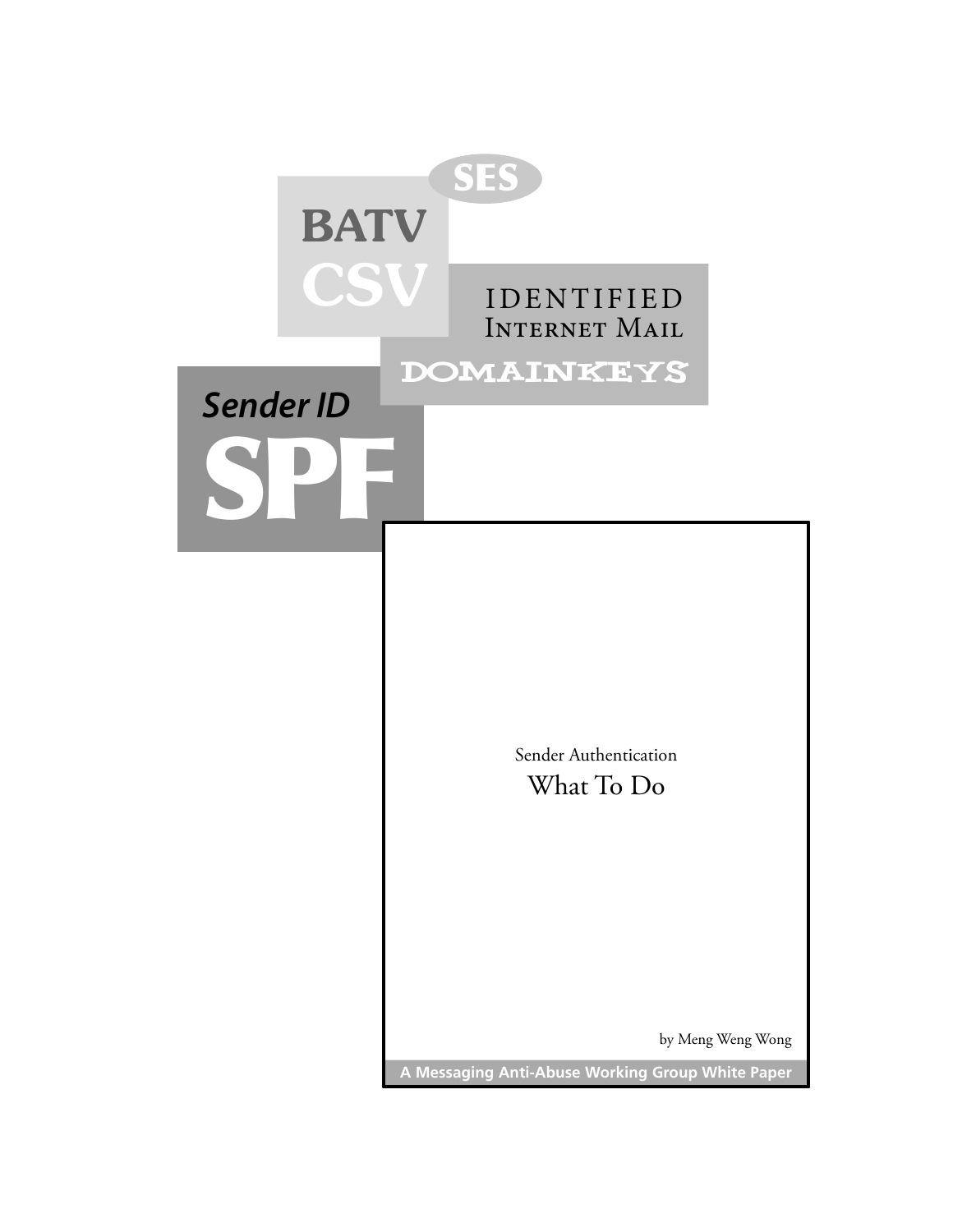**CONTENTS** [Introduction](#page-2-0) **3** [Audience](#page-2-0) **3** [How to Read this White Paper](#page-2-0) **3** [A Vision for Spam-Free Email](#page-3-0) **4** [The Problem of Abuse](#page-3-0) **4** [The Underlying Concept](#page-3-0) **4** [Drivers; or, Who's Buying It](#page-3-0) **4** [Vision Walkthrough](#page-4-0) **5** [About Sender Authentication](#page-7-0) **8** [An Example](#page-7-0) **8** [History](#page-7-0) **8** [How IP-based Authentication Works](#page-8-0) **9** [The SPF record](#page-8-0) **9** [How SPF Classic Works](#page-8-0) **9** [How Sender ID works](#page-8-0) **9** [How Cryptographic Techniques Work](#page-9-0) **10** [Using Multiple Approaches](#page-10-0) 11 [Reputation Systems](#page-10-0) [Deployment: For Email Senders](#page-11-0) 12 [First, prepare.](#page-11-0) 12 [Audit Your Outbound Mailstreams](#page-11-0) **2** [Construct the record](#page-11-0) 12 [Think briefly about PRA and Mail-From contexts.](#page-12-0) **3** [Test the record, part](#page-12-0) 1 13 [Put the record in DNS](#page-12-0) 13 [Test the record, part 2](#page-13-0) **4** [Keep Track of Violations](#page-13-0) **4** [Loose Ends: Publishing Records For Hostnames](#page-13-0) **4** [Loose Ends: Deferral Relays](#page-14-0) 15 [To Fail or not to Fail?](#page-14-0) **5** [Expect to use DomainKeys or other crypto](#page-14-0) **5**

[Deployment: For Email Receivers](#page-15-0) 16 [Two Sides of the Coin](#page-15-0) 16 [Recording Trusted Senders Who Passed Authentication](#page-15-0) **6** [Whitelisting Incoming Forwarders](#page-15-0) **6** [What To Do About Forgeries](#page-15-0) 16 [Deployment: For ISPs and Enterprises](#page-16-0) 17 [Complementary considerations for ISPs](#page-16-0) **7** [Deployment: For MTA vendors](#page-17-0) 18 [Which specification?](#page-17-0) 18 [Conformance testing](#page-17-0) **8** [Perform SRS and prepend headers when forwarding](#page-17-0) 18 [Add ESMTP support for Submitter](#page-17-0) 18 [Record authentication and policy results in the headers](#page-17-0) **8** [Join the developers mailing list](#page-17-0) 18 [Deployment: For MUA vendors](#page-18-0) 19 [Displaying Authentication-Results](#page-18-0) **9** [Automatic switching to port 587](#page-18-0) **19** [Deployment: For ESPs](#page-19-0) **20** [Don't look like a phisher!](#page-19-0) **20** [Delegation](#page-19-0) **20** [Publish Appropriately](#page-19-0) **20** [Deployment: For Spammers](#page-20-0) **2** [Two Types of Spammers](#page-20-0) **2** [Publish SPF and sign with DomainKeys.](#page-20-0) **2** [Stop forging random domains.](#page-20-0) **2** [Buy your own domains.](#page-20-0) **2** [Reuse an expired domain.](#page-21-0) **22** [Try to buy accreditation.](#page-21-0) **22** [Try to fake out reputation services.](#page-21-0) **22** [Zombies should spam only their friends and family.](#page-21-0) **22** [Spread FUD about the edge cases.](#page-21-0) **22** [Deployment Roadmap](#page-22-0) **23** [ISP Best Practices and Code of Conduct](#page-23-0) **24**

A maawg White Paper on Sender Authentication Deployment

http://spf.pobox.com/whitepaper.pdf

Meng Weng Wong mengwong@pobox.com

Senior Technical Advisor Messaging Anti-Abuse Working Group

Founder & CTO for Special Projects pobox.com

December 2 2004 · release 1



Zombie Phishing

Copyright © 2004 Meng Weng Wong

This work is released under a Creative Commons License. Trademarks that appear in this document are property of their respective owners. Sender ID has been asserted as a trademark in the US and other countries. SPF is not known to be a registered trademark or service mark in the US. Opinions expressed in this white paper are those of the author and do not necessarily reflect the opinions of maawg or maawg's member organizations.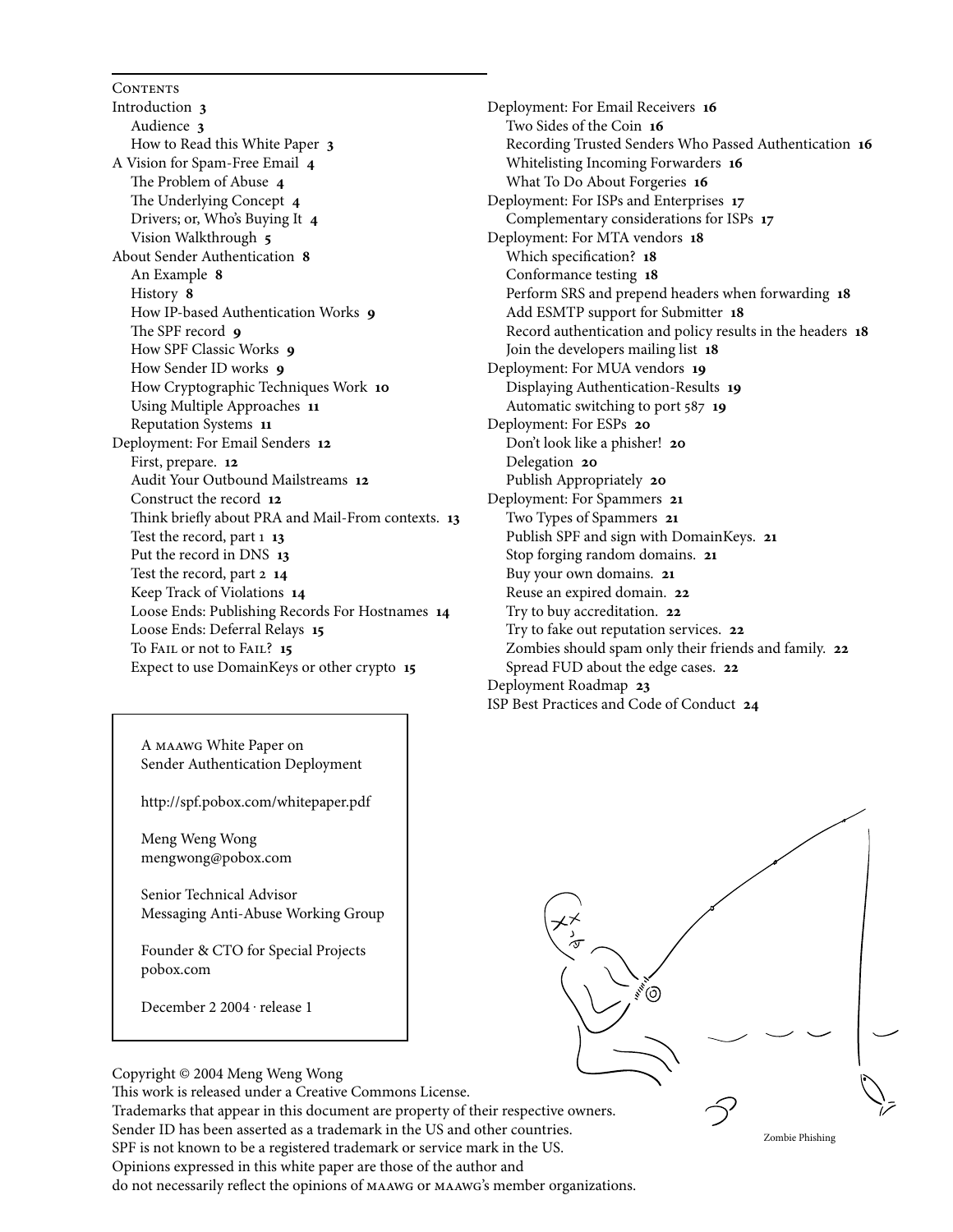In proportion as our inward life fails, we go more constantly and desperately to the post-office. You may depend on it, that the poor fellow who walks away with the greatest number of letters, proud of his extensive correspondence, has not heard from himself this long while. Life Without Principle

HENRY DAVID THOREAU

# <span id="page-2-0"></span>**INTRODUCTION**

2004 saw a great deal of hue and cry about spam. Now the dust is beginning to settle. A number of complementary technologies are still standing. They will be rolled out in 2005. This white paper explains why they're important, how they work, and how you can put them to use.

The email infrastructure as originally designed lacks a critical element: sender authentication. Sender authentication gives computers the ability to tell whether a message is forged or authentic. Without that ability, receiver systems cannot easily detect and block forgeries at SMTP time. Adding that ability sets the stage for complementary technologies — reputation and accreditation systems. Together, these technologies make it possible to build a spam-free layer on top of the existing email system.

Sender authentication protocols will be widely deployed in 2005. This document explains why they are important, how they work, and how you can deploy them. It pays particular attention to SPF, Sender ID, and DomainKeys.

#### Audience

If you are a domain owner, systems manager, DNS administrator, email administrator, or brand manager, you should read this paper.

How to Read this White Paper

Part I, A Vision for Spam-Free Email, offers a birds-eye-view of the antispam landscape and lays out a strategy for reaching a spam-free world. It walks through an end-to-end message delivery scenario and shows how authentication, reputation, and accreditation fit together.

Part II, About Sender Authentication, explains the differences between IP-based and crypto-based authentication and discusses the most promising technologies.

Part III, Deployment, explains what email senders, receivers, ISPs, MTA vendors, MUA vendors, and volume ESPs need to do, and suggests a schedule for coordinated rollout.

# Who are you? the overriding question How can I tell you are who you say you are? authentication Why should I accept your mail? receiver policy - Everybody knows I'm a good guy. reputation

- Because Bob says I'm a good guy. accreditation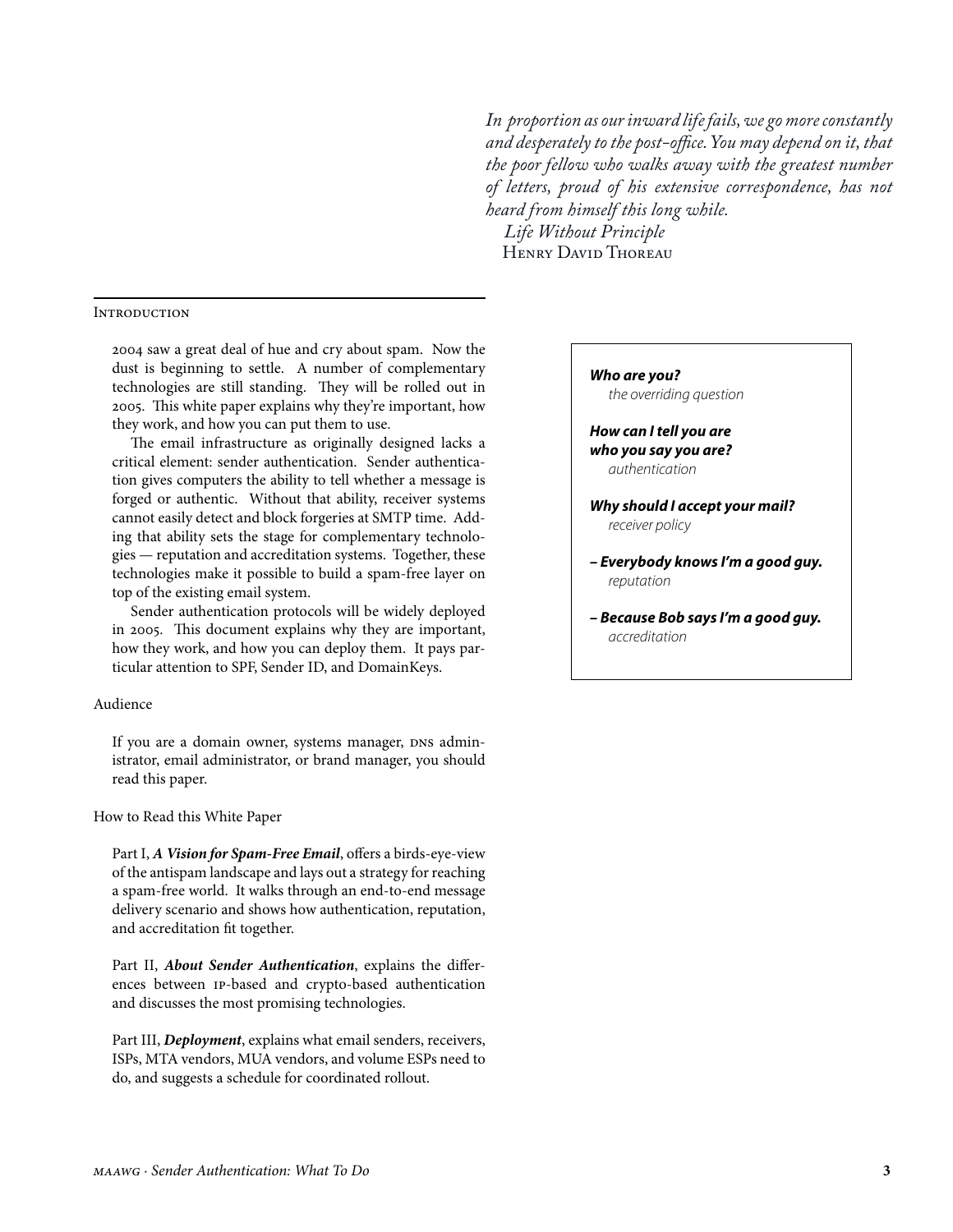<span id="page-3-0"></span>A VISION FOR SPAM-FREE EMAIL

Content filtering is reaching the end of the road. The Aspen Framework will take its place. If you are familiar with the Accountable Net concepts developed at the Aspen Institute in December 2003 and with the three-part model of authentication, reputation, and accreditation, you can skip directly to the next section, "About Sender Authentication."

# The Problem of Abuse

Anyone can send email to anyone else, within seconds, at zero apparent cost. That is the greatest strength of the Internet mail system. It is also its greatest weakness. Because the system is biased in favour of delivery, it is prone to abuse in the form of spam, viruses, and phishing scams. The very features that made email successful now threaten its viability.

To combat abuse we must add accountability. On a social level, legislative approaches such as CAN-SPAM attempt to punish spammers for their trespasses. On a technical level, sender authentication protocols give computers new ways to automatically distinguish forgeries from authentic messages.

The Underlying Concept

If you step back and squint, every plan for solving spam looks roughly the same.

Senders are asked to do X. Receivers are asked to check for X. If X is missing, receivers are to assume the message is spam. X is meant to be hard for spammers and easy for good guys.

Approaches mostly differ about what exactly goes into X. The challenge is to make X as lightweight as possible while remaining robust and secure.

Under the Aspen Framework, X is two things together: authentication and reputation. (The third thing, accreditation, is used as a buffer for when the reputation part fails.)

Authentication, in turn, enjoys a surfeit of competing and complementary technologies.

The vision described here is actually an amalgam of three related visions: the gospel according to Sender ID, the gospel according to SPF, and the gospel according to DomainKeys.

# Drivers; or, Who's Buying It

Receivers who want to reduce costs and improve their user experience are expected to embrace the vision. Senders who want to improve deliverability are also expected to go along. Between the two, network effects will drive both senders and receivers in the direction of sender authentication.

http://www.aspeninstitute.org/Programt3.asp?bid=13218 http://www.edventure.com/conversation/article.cfm?Counter=367986

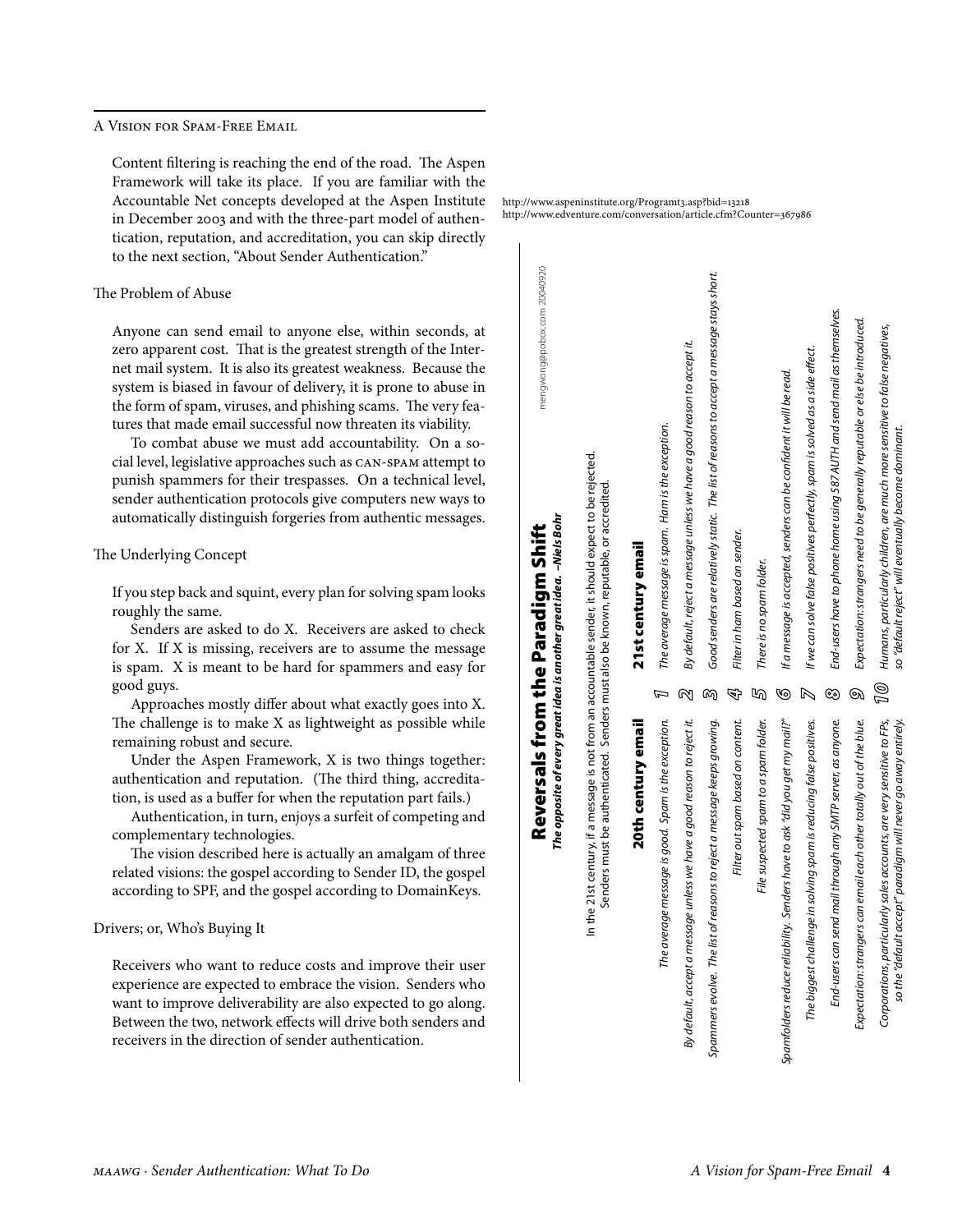# <span id="page-4-0"></span>Vision Walkthrough

The vision for a spam-free email system contains many parts. This walkthrough describes the life cycle of an email message under a strong version of the vision. In practice, it may be possible for you to alter or selectively weaken certain parts of the model to suit local conditions.

# An MUA submits a message to an MSA using SMTP AUTH.

At present, many Mail User Agents (MUAs) are configured to submit messages to a Mail Submission Agent (MSA) over port 25. The MSA accepts the message because the IP address of the MUA is trusted.

The vision calls for MUAs to authenticate themselves with a username and password to the MSA over port 587. Armed with that username, the MSA can better implement outbound anti-abuse policies such as rate limiting. An audit trail is also easier to follow. VPN submission is a good alternative.

# An accountable sender has published authorization records in DNS.

At present, any host on the net can claim to be a Mail Transfer Agent (MTA). Open relays, open proxies, and zombies are hard to distinguish from "official" MTAs run by responsible entities. Numerous DNS Block Lists (DNSBLs) attempt to identify the offenders, but they are inherently limited to a reactive mode of operation. Furthermore, inaccurate listings often cause "collateral damage," and they can be hard to correct. Finally, playing "whack-a-mole" with 4.3 billion IP addresses is a difficult scaling problem. On the flip side, ISPs may maintain lists of IP addresses of known good senders. Maintaining those lists is a time-consuming endeavour.

The vision calls for accountable participants in the email system to • authorize certain MTAs as designated senders, • add cryptographic signatures to outgoing messages, or • do both. IP-based authentication lets receiver MTAs distinguish accountable MTAs from hijacked machines. Crypto-based authentication lets receivers authenticate message content without reference to the sending MTA. The two approaches are complementary and reinforce each other. Both involve publishing records in DNS.

# An authorized outbound edge MTA transfers a message to an inbound edge MTA.

It takes a fair amount of expertise for a human to extract the SMTP client from "Received" headers and guess whether it is

... All experience hath shewn, that mankind are more disposed to suffer, while evils are sufferable, than to right themselves by abolishing the forms to which they are accustomed.  $[\ldots]$  it is their right, it is their duty, to throw off such Government, and to provide new Guards for their future security.

**DECLARATION OF INDEPENDENCE** 

MUA: (n) Mail User Agent. What the end-user thinks of as "my email program" and what ISPs think of as "the email client". Popular MUAs include Eudora, the Outlook family, and Mac Mail. Determines what the end-user sees of an email message. The entity responsible for signing and verifying S/MIME cryptographic authentication. Possibly also the entity responsible for verifying Sender ID (PRA) authentication.



MTA: (n) Message Transfer Agent. What ISPs think of as "the email server" and what end-users often don't think of at all. Popular opensource MTAs include Sendmail, Postfix, Qmail, and Exim. Popular commercial MTA vendors include Sendmail, Openwave, Ironport, Microsoft Exchange, and others. Can operate as a sender or as a receiver. When receiving, responsible for verifying SPF and other authentication.

MSA: (n) Message Submission Agent. What an MUA thinks of as an "SMTP server". Usually set up by an ISP to receive mail from end-users. Often whitelists the dialup/ broadband range. May also be the outbound edge MTA. Unlike a receiving MTA, must require SMTP AUTH when accepting connections from outside trusted network. See RFC2476.

Zombie:  $(n)$  An end-user machine under the control of a virus, often used to send spam. It is estimated that up to one in three machines might be infected with worms and viruses. Zombies can send spam direct-to-MX or routed through an ISP MSA.



Edge MTA:  $(n)$  On the sending side, an MTA which takes the role of an SMTP client to the public Internet. On the receiving side, a server MTA which accepts connections from the public Internet from sending MTAs.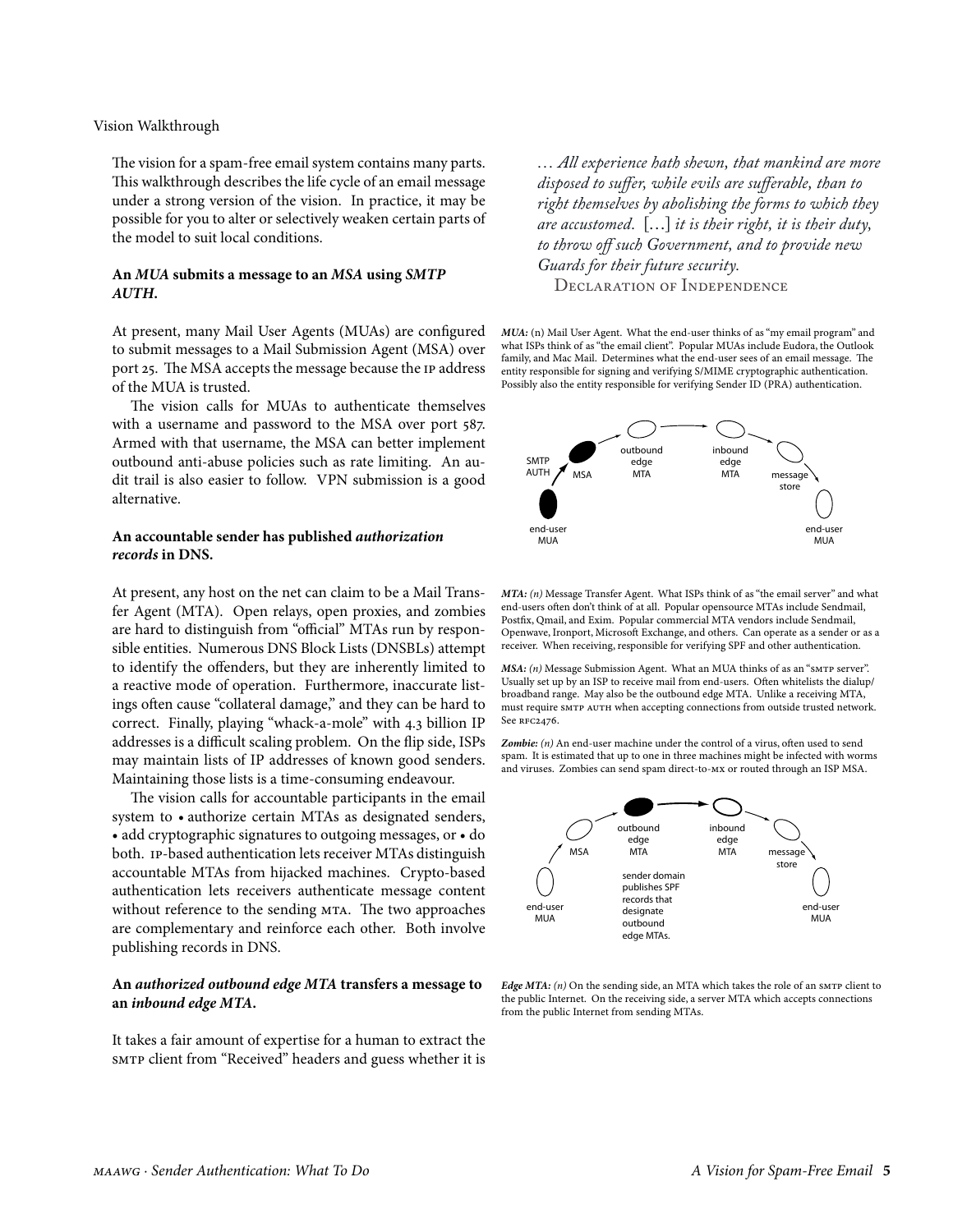authorized to send mail on behalf of the purported sender. At present, there is no easy way for computers to do the same thing.

Also, while it is possible to say that a given message, if signed, is authentic, it is not currently possible for computers to conclude that a message not signed is a forgery.

The vision calls for receiving MTAs to automatically verify incoming smTP sessions against the information published in DNS by senders. This constitutes the sender authentication step. There are three main classes of results: pass, fail, and unknown.

# **The receiving MTA also makes a** *receiver policy decision* **about senders.**

All senders can authenticate themselves. Spammers will too. Therefore authentication checks alone are not sufficient.

The vision calls for the receiving MTA to also decide if it likes or dislikes the sender. This decision can be based on a purely local opinion. It can also be informed by opinions from third parties.

# **The end-user addressbook can be an input to that decision.**

If you are in my addressbook, I would probably be happy to read mail from you.

The vision calls for the receiver's mua to help distinguish wanted mail that passes authentication from unwanted mail that also passes authentication. If the MTA happens to know what's in the end-user's addressbook, then that decision can be optimized up into smrp time.

# *Reputation and accreditation services* **record assertions about senders.**

At present, reputation services exist in the form of DNSBLs. They are based on IP address and generally assert an opinion that a given IP address should be blocked. Accreditation services also exist in the form of DNSWLs. They vouch for assertions made by legitimate senders who care very much about deliverability. They may be backed by some kind of financial bond.

The vision calls for these services to also • keep track of senders by domain name and to • indicate if, and why, certain domains should be considered good. This makes it possible for receivers to recognize known good senders and confer a sort of "first-class" status to their messages. Messages that pass the joint test of authentication and reputation can then choose to bypass other more expensive and potentially errorprone content-based antispam tests.



Today, many ISPs keep local whitelists and blacklists. These lists are not shared with their peers, and so their utility is limited. Many ISPs also use public whitelists and blacklists.

In fact, if you're in my best friend's addressbook, I would probably be happy to read mail from you. Emerging technologies such as [LOAF \(http://loaf.](http://loaf.cantbedone.org/) [cantbedone.org\)](http://loaf.cantbedone.org/) and <http://www.web-o-trust.org/> are good examples of experiments in this space.

[A useful review of many blacklists can be found at](http://www.sdsc.edu/~jeff/spam/Blacklists_Compared.html) [http://www.sdsc.edu/~jeff/spam/Blacklists\\_Compared.html](http://www.sdsc.edu/~jeff/spam/Blacklists_Compared.html)

*Reputation service: (n)* offers opinions about senders, usually based on empirical observation of *past behaviour*. Operates on behalf of receivers. May be expressed as spamtrap counts, a binary vote, a ratio of complaints to total message volume, etc. Receivers need to decide for themselves what opinions mean.

Examples: movie reviews, DNSBLs (Spamhaus, Spamcop).

*Accreditation service: (n)* offers assertions about senders, usually based on representations made by senders. Operates on behalf of senders. May be expressed as a list of reasons for predicting *future behaviour*. Example: "rated R", Bonded Sender, Habeas, Verisign VDL.

*How to tell the difference?* Very crudely: follow the money! If the sender pays to be listed, it's accreditation. If the receiver pays them for their opinions, it's reputation.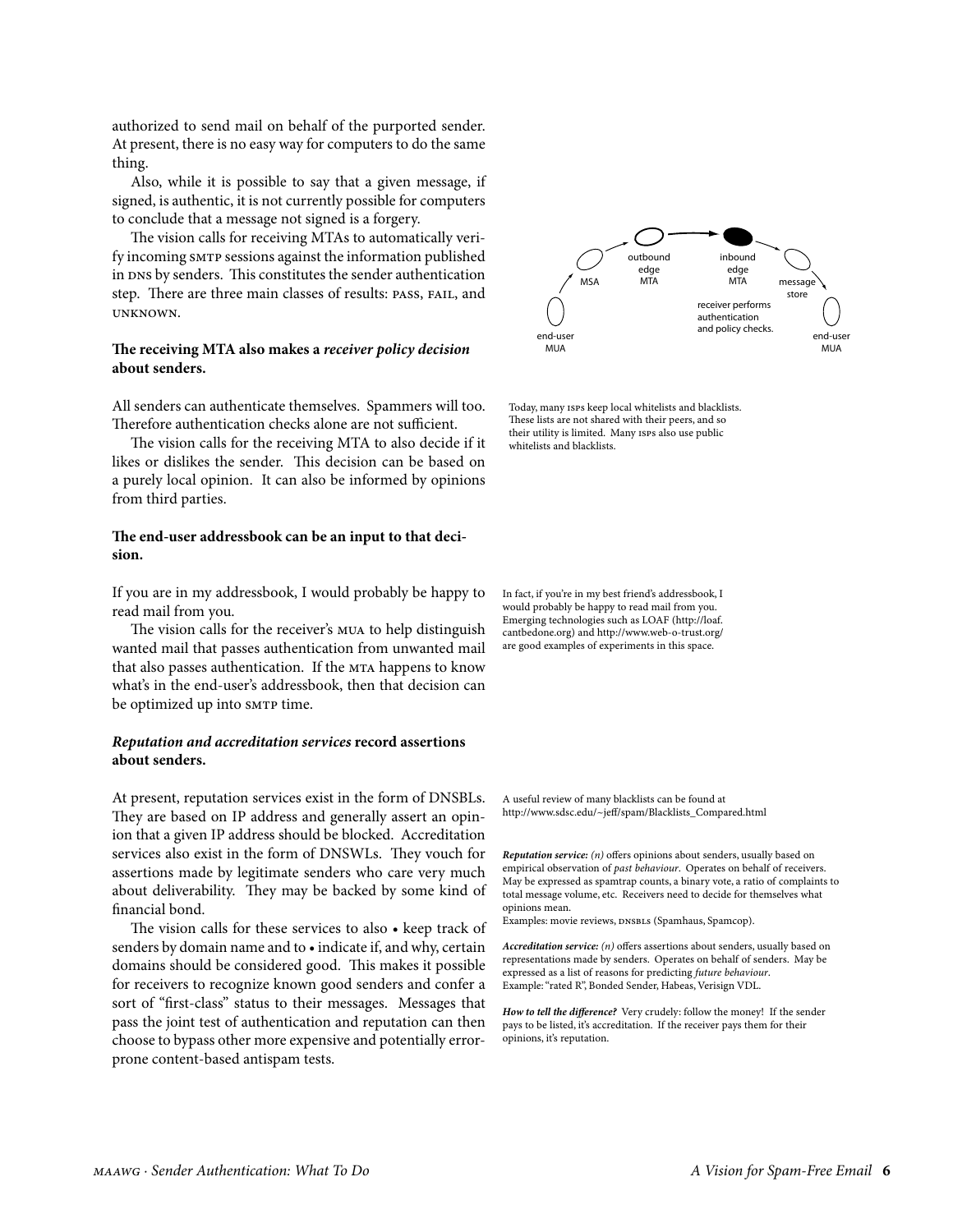# The receiving MTA records the results of the joint tests in the message headers.

At present, MTAs do not generally record the results of DNS-BL lookups in a user-visible form. If a sender is found on a DNSBL, the message is simply blocked or dropped. Otherwise it is let through. The reasons for accepting or rejecting a message are generally not exposed to end-users.

The vision calls for receiving MTAs to record attach authentication and reputation metadata to messages. The most natural place to put that data is in the headers. Spammers will try to spoof those headers, but that problem can be solved because communications between a receiver MTA, a message store, and an end-user MUA occur within a confined space.

# The receiving end-user's MUA displays a confidence mark.

At present, MUAs lack a consistent, industrywide, visual language for describing the confidence an end-user should place in a message. We need the equivalent of the HTTPS padlock icon.

The vision calls for receiver MUAS to add an explanatory visual element to displayed messages. That element can help fight forgeries by warning of authentication FAILS. This helps combat phishing and spoofing. Muas should also distinguish a dual-pass result (where both authentication and receiver policy tests approve the sender) to help fight false positives and improve deliverability of legitimate mail.

When the MUA is actively involved in analyzing and classifying the message, it has all the information it needs to do this. When the MUA is operating passively downstream from the point where that decision is made, it can simply display the information recorded in the message headers.

#### "Not Junk": The opposite of the Junk Mail folder.

At present, MUAS may file suspected spams into a Junk Mail folder based on Bayesian filtering and other logic.

The vision calls for MUAS to file dual-PASS messages into the semantic opposite of the Junk Mail folder - "spamproof", "first-class", or "Not Junk".

At present, the default user expectation for an email inbox is that it will accept all messages by default, unless a set of complex heuristics intervenes and identifies some messages as spam.

The vision calls for the market to move toward a defaultreject orientation. Once the "Not Junk" folder gains wide acceptance, the next step is to think about simply rejecting any messages that would not make it into that folder.





It is rumoured that 10 to 15% of AOL and Earthlink's userbase have switched to whitelisting-only spam filtering.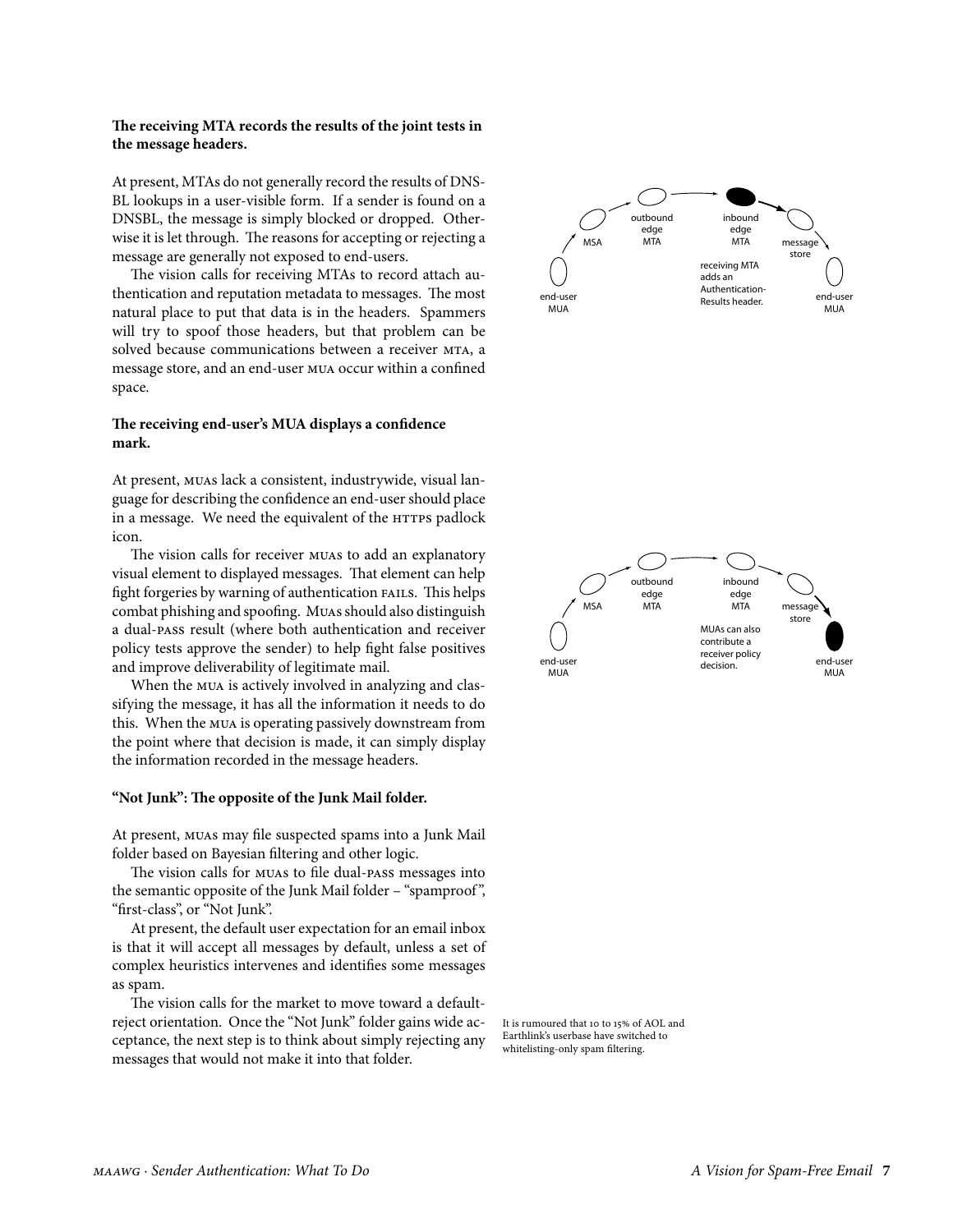## <span id="page-7-0"></span>About Sender Authentication

ip-based authentication validates the channel that transported the message, and tends to focus on the sender. Cryptobased authentication focuses on the original author.

#### An Example

Google Mail (gmail.com) is an early and enthusiastic adopter of sender authentication technologies. They publish SPF records and sign messages with DomainKeys. Here are some headers from a message they sent from mengwong@gmail to mengwong@dumbo.pobox.com:

[Sendmail, Inc is another enthusiastic pioneer in sender authentication. See](http://www.sendmail.net/)  [http://www.sendmail.net/ for details on the Messaging Integrity Pilot Program.](http://www.sendmail.net/)

| Delivered-To: mengwong@dumbo.pobox.com                                                                           |
|------------------------------------------------------------------------------------------------------------------|
| Received-SPF: pass (dumbo.pobox.com: domain of mengwong@gmail.com designates 64.233.170.199 as permitted sender) |
| Received: from rproxy.qmail.com (rproxy.qmail.com [64.233.170.199])                                              |
| by dumbo.pobox.com (Postfix) with ESMTP id 9C02E198                                                              |
| for <mengwong@dumbo.pobox.com>; Wed, 27 Oct 2004 23:09:16 <math>-0400</math> (EDT)</mengwong@dumbo.pobox.com>    |
| Received: by rproxy.gmail.com with SMTP id 80so309rnk                                                            |
| for <mengwong@dumbo.pobox.com>; Wed, 27 Oct 2004 20:09:12 -0700 (PDT)</mengwong@dumbo.pobox.com>                 |
| DomainKey-Signature: a=rsa-sha1; q=dns; c=nofws;                                                                 |
| s=beta; d=gmail.com;                                                                                             |
| h=received:message-id:date:from:reply-to:to:subject:mime-version:content-type:content-transfer-encoding;         |
| b=Vlj/++WbtRXfAdBGd+9GjE2qqK8e5Fwe2H68kpH0h7yFu9NHrRwjAeWpcar84+s+UWEsTWLLBdwGnab0fLeG010LSdxeUbr04ibP0          |
| 0U0F10ZkalycNmrpG3tIvuE5ta9w1+kLEwJs1d7PJU24XyBsqp+mdyMWT6mroXi0GXzBps=                                          |
| Received: by 10.38.98.18 with SMTP id v18mr773189rnb;                                                            |
| Wed, 27 Oct 2004 20:09:12 -0700 (PDT)                                                                            |
| Received: by 10.38.8.32 with HTTP; Wed, 27 Oct 2004 20:09:12 -0700 (PDT)                                         |
|                                                                                                                  |

Note the Received-SPF and DomainKey-Signature lines.

#### History

In 998 Jim Miller had the idea of designating outbound mailers. In 2002 Paul Vixie wrote up the idea in a paper titled "Repudiating Mail-From". In 2003 Hadmut Danisch independently authored a specification called "Reverse MX" (RMX). Around the same time, Gordon Fecyk wrote a similar specification called "Designated Mailer Protocol" (DMP). Later that year Meng Weng Wong combined some features of RMX and DMP into SPF. SPF originally stood for Sender Permitted From, but changed its name to Sender Policy Framework. Microsoft<sup>®</sup> also wrote a specification, "Caller-ID for Email" (CID), as part of a Coordinated Spam Reduction Initiative proposal (CSRI). While they differed in a number of ways, all of these proposals shared the concept of using DNS records to authorize SMTP clients to be MTAS.

While all this was going on, Yahoo!® was developing a crypto-based approach, called DomainKeys (DK). In early 2004 rough consensus appeared in the email industry to proceed with both ip-based and crypto-based approaches. To make things easier, Microsoft® and Meng worked to merge CID and SPF into a single proposal in the MARID working group of the IETF. Work began in earnest in May and a converged specification was concluded in October under the name Sender ID™.

*There was another bookish lad in the town, John Collins by name, with whom I was intimately acquainted. We sometimes disputed, and very fond we were of argument, and very desirous of confuting one another, which disputatious turn, by the way, is apt to become a very bad habit, making people often extremely disagreeable in company by the contradiction that is necessary to bring it into practice; and thence, besides souring and spoiling the conversation, is productive of disgusts and, perhaps enmities where you may have occasion for friendship. I had caught it by reading my father's books of dispute about religion. Persons of good sense, I have since observed, seldom fall into it, except lawyers, university men, and men of all sorts that have been bred at Edinborough.*

 *Autobiography* BENJAMIN FRANKLIN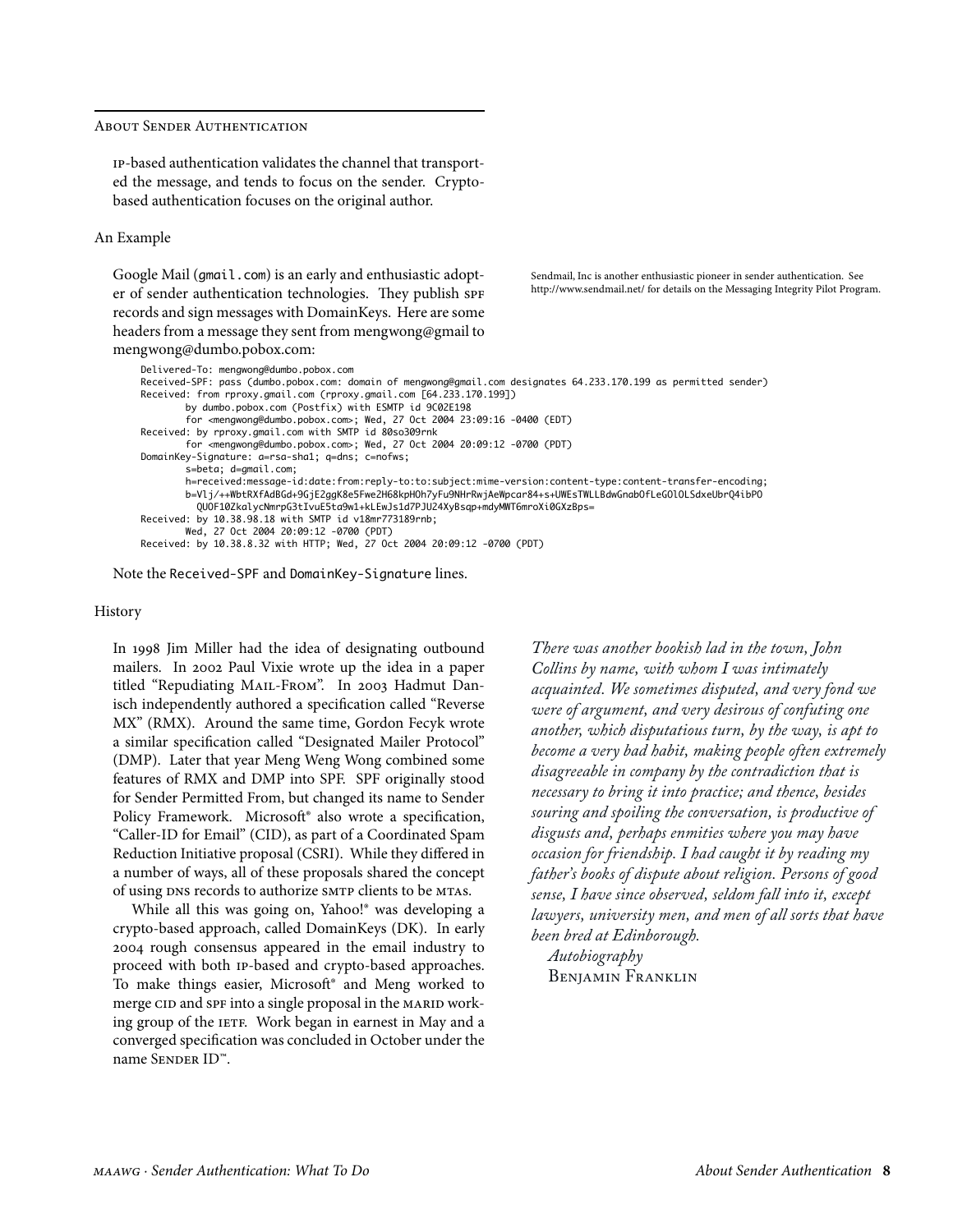<span id="page-8-0"></span>Most legitimate mail from a given domain enters the Internet from a relatively small set of servers. If we can identify those servers and list them in machine-readable form in DNS, receivers can easily check incoming messages against that list. Messages that come from an approved server are considered authenticated. Messages that don't come from an approved server may be considered forgeries. Exactly how a receiver treats suspected forgeries depends partly on what the sender has specified as a default in such cases.

# The SPF record

SPF records use a simple syntax which any DNS administrator should find intuitively familiar. Records are easy to set up by hand. Here is an example record: v=spf1 mx

It means that the MX servers for the domain are explicitly permitted to send mail from that domain.

# **How SPF Classic Works**

Every SMTP transaction begins with a MAIL FROM command. SPF Classic examines the return-path identity given in the MAIL FROM command. It tests the client IP against the SPF record for the domain in the return-path. As it focuses on the return-path, SPF Classic is most obviously useful for helping fight bounce floods caused by undeliverable forgeries. But it is also useful in cases where the recipient of a forgery is deliverable. Even though the forgery may not result in a bounce, some harm can still be prevented.

#### How Sender ID works

When an MUA displays a message, it shows who sent the message, usually by extracting the From: header. Every wellformed email message contains a From: header. But a message may also contain a Sender: header. In that case, an MUA may say to the end-user "From Sender on behalf of From". Microsoft took this concept one step further and defined the Purported Responsible Address (PRA). A Sender ID compliant MUA displays: "From PRA on behalf of From". Sender ID as originally conceived runs an SPF test, but uses the PRA instead of the MAIL FROM.

Sender ID was recently resubmitted to the IETF. It now specifies that both the return-path and the PRA may be used. Software that implements only SPF Classic can therefore be called Sender ID compliant. In practice, most people associate Sender ID with the PRA, and SPF Classic with the MAIL FROM, or return-path.

The author recommends that MUA software implement Sender ID with PRA checking. The author recommends that MTA software implement Sender ID with MAIL FROM checking, aka SPF Classic. The author also recommends watching to see how crypto develops.



SPF features a "best-guess" technology which basically says: if a domain does not publish SPF records, try "a/24 mx/24 ptr" anyway. If that returns a PASS, consider that PASS a useful first approximation. This technique significantly reduces the deployment burden for technologically unsavvy senders who are lucky enough to obtain a PASS using best-guess alone.

SPF Check:  $(n)$  a test of the validity of an IP address against a domain name. If the domain name comes from the return path, you're doing an SPF Classic or SPFv1 check. If it comes from the PRA, you're doing a PRA check.

If the MAIL FROM is empty, SPF Classic falls back to the HELO argument. This is useful for handling bounce scenarios and closes a loophole whereby spammers could just send mail with a null MAIL FROM.

SPF record:  $(n)$  a v=spf1 record. spf2.0 records are for special cases only. (Caller-ID records using the XML format are no longer used.)

Bottom Line: The SPF records that you create need to work in both MAIL FROM and HELO contexts. Someone might be looking at your SPF record because your domain showed up in a MAIL FROM, or because the MAIL FROM was blank and your domain showed up in the HELO. If none of your servers HELOS using a given domain name, then you only have to worry about MAIL FROM use of that name. If you're setting up an SPF record for a hostname, you probably do want to ensure the record will work for HELO. You can do this easily by adding an "a" mechanism.

Politics. Some have characterized Sender ID as "SPF with PRA bolted on." The IETF community has roundly criticized the PRA on both technical and licensing grounds. Some members of the technical community assert that the very idea of using PRA for header validation is flawed. Other observers comment that the patent license which surrounds PRA makes it unpalatable to implement.

A potential security vulnerability may occur if an MTA validates a PRA address which is not actually displayed to the end-user. If an upstream MTA validates the PRA and records the authentication results in a header, and if an MUA displays that authentication result as a mark of confidence, that MUA must be very careful to also display the validated address to the end-user. Until more MUAS display the PRA, the author expects few MTA software engines to implement PRA checking. Commercial MUA software, however, will probably find it useful, at least until cryptographic solutions designed expressly for 2822 content checking mature.

At least one major commercial MUA vendor has publicly stated it will proceed with PRA checking. Microsoft appears to be preparing to turn on Sender ID checking in Hotmail, Outlook, and Exchange. The latest versions of Outlook are expected to display the PRA where available, rather than just the Sender header.

Sendmail, Inc. has released experimental milters for Sender-ID that check both the MAIL FROM (SPF Classic) and the PRA. Other commercial MTA vendors have done the same. Generally, however, SPF Classic is more widely supported than PRA at this time.

The Patent Situation. Microsoft has two patents pending on Sender ID. While the patent license offers Royalty Free terms, according to Lawrence Rosen Esq., the sublicensing provision of the patent license makes PRA incompatible with GPL free software such as Exim. Apache SpamAssassin, for example, have stated that they will not implement PRA checking, and will stick to SPF Classic in version 3.0 and above. Note that the patents only cover the PRA and do not restrict SPF Classic in any way. Some individuals are planning to work with http://www.pubpat.org/ to challenge the patent on grounds of prior art and obviousness.

The PRA is drawn not just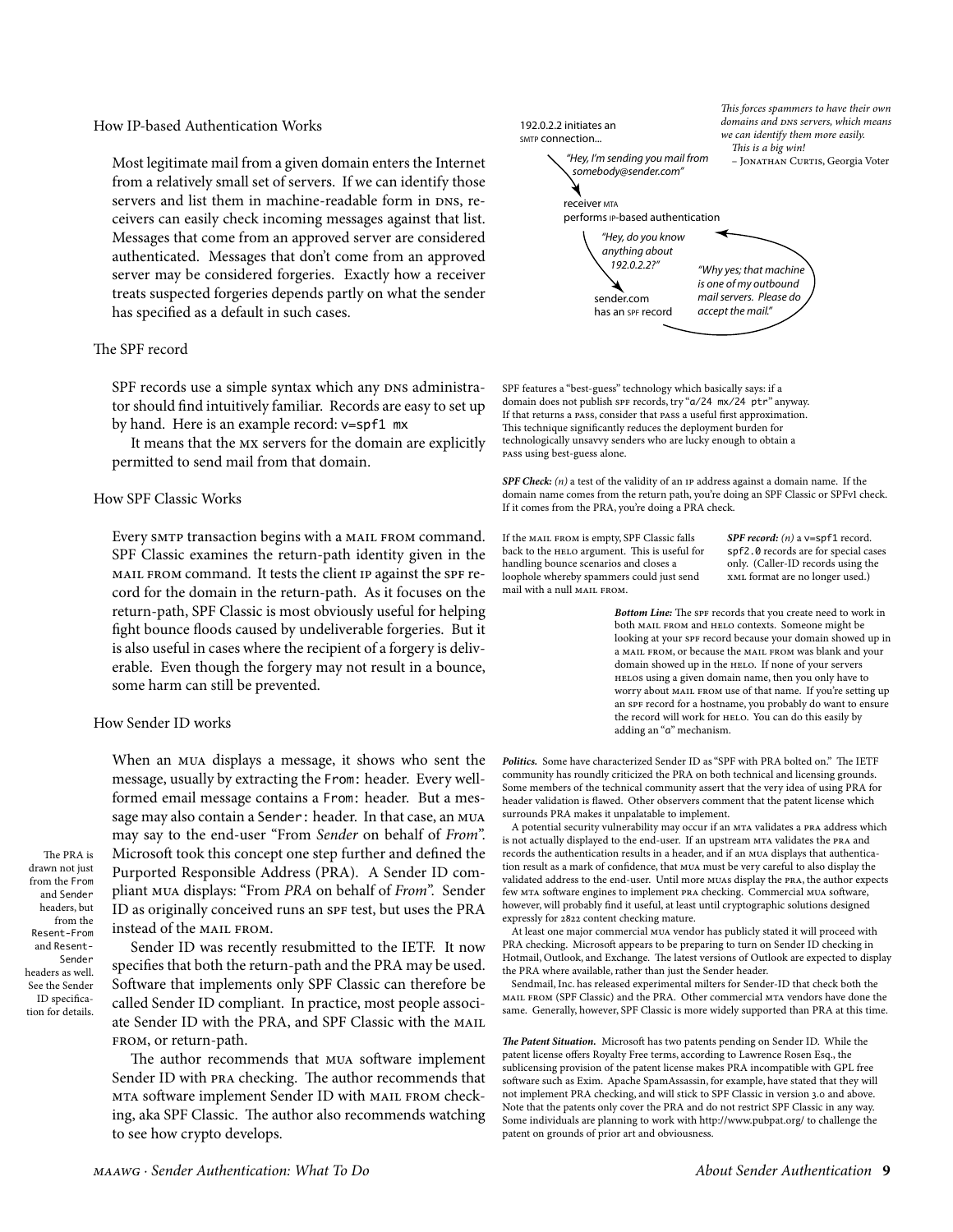## <span id="page-9-0"></span>How Cryptographic Techniques Work

All cryptographic approaches to authentication agree on the basic concept: sign some portion of the message content and present that signature for verification. The approaches disagree about what gets signed, where the signature goes, and how verification is done.

PGP and GPG sign the message body only and put the signature directly in the body. Keys are stored in end-user keyrings or in public keyservers; key management uses a peer-to-peer web-of-trust architecture. The signature includes a description of the signing entity, but MUAS tend not to use that author data from the signature to override the From: header.

S/MIME signs the message body also, but presents the signature in a logically distinct MIME part. Keys are signed by a certificate authority, so key management follows a hierarchical model similar to ssl. Signatures that do not match the From: header tend to result in some sort of MUA user interface warning.

DomainKeys, originally championed by Yahoo!, signs the body and some message headers. It puts the signature in a DomainKey-Signature header. Keys can be self-signed, as in PGP, and published in DNS following a decentralized, opportunistic encryption model. If a message fails signature verification, it should be rejected by the receiving MTA during sm<sup>TP</sup> time, but in practice will probably result in some sort of warning sign in the MUA.

BATV signs the return-path only and places the signature in the return-path. If a sender always BATV signs its return paths, any bounces that come to a non-BATV-signed address must be bogus. Though there is provision for a public mode, BATV primarily uses a private-secret key scheme because only the signing system absolutely needs to authenticate its signatures. BATV is a lot like VERP, but with a signature.

The latest evolution of SES also places the signature in the return-path, but signs the message headers and body as well, much like DomainKeys. SES also uses a private-secret key scheme, but validation can occur at SMTP time! How? The sender system publishes an exists mechanism using SPF; that mechanism instructs receivers to include the full localpart in a DNS query against the sender. When the sender's DNS server gets a query, it validates the signature. If a sender system signs all outgoing mail with SES and runs a custom SES-enabled DNS server which can validate localpart queries, it no longer needs to worry about forwarding false positives.

Jim Fenton's Identified Internet Mail is similar to DK. Microsoft's Email Postmarks is essentially MTA-to-MTA

S/MIME which may be easier to implement in Exchange.

The IETF MASS SIG has engaged the above proposals.



THE EVOLUTION OF CRYPTOGRAPHIC SIGNATURES IN SENDER AUTHENTICATION



IIM move the

headers.

The earliest incarnations of PGP ran the signature directly inside the body text.

When S/MIME was invented. signatures got their own MIME part.

SES and BATV move the signature all the signature into the way back into the MAIL FROM return-path, like **VERP** 

PGP and S/MIME have been around for a long time, but they are not widely used. While most MUAS today support S/MIME natively, the vast majority of mail sent is not signed. Why not? I don't know. Maybe the average end-user doesn't sign their outbound mail because they find it inconvenient to manage keys and enter passphrases. But why don't the bulk mailers, even the well-organized volume ESPS, sign their mail? Maybe they perceive a significant population of MUAs that don't support s/MIME, and fear customer complaints. I am not aware of any published results that give a basis for this fear.

In 1999, the US Department of Defense published a policy mandating future use of PKI technologies. They chose s/MIME over PGP because they rejected the PGP web of trust model in preference for the hierarchical Certificate Authority model. Use of PKI certificates to access DoD restricted access web sites became mandatory October 1, 2004. The DoD may similarly mandate s/MIME for email in the future.

See http://mipassoc.org/baty

Mailing lists use Variable Envelope Return Path to track bouncing subscribers.

See http://ses.codeshare.ca/

Bottom line: cryptographic signing is performed by the MTA. In IP-based protocols, senders have to go fiddle with DNS. With crypto, senders have to put their public keys in DNS, and also have to upgrade to an MTA that supports signing.

IIM repeats the signed headers within the headers. This is better for mailing lists. It also includes the public key with every message. DK and IIM are similar enough that many industry insiders hope and expect them to merge in early 2005.

See http://www.imc.org/ietf-mailsig/index.html and

http://www.elan.net/~william/emailsecurity/emailsignatures-comparisonmatrix.htm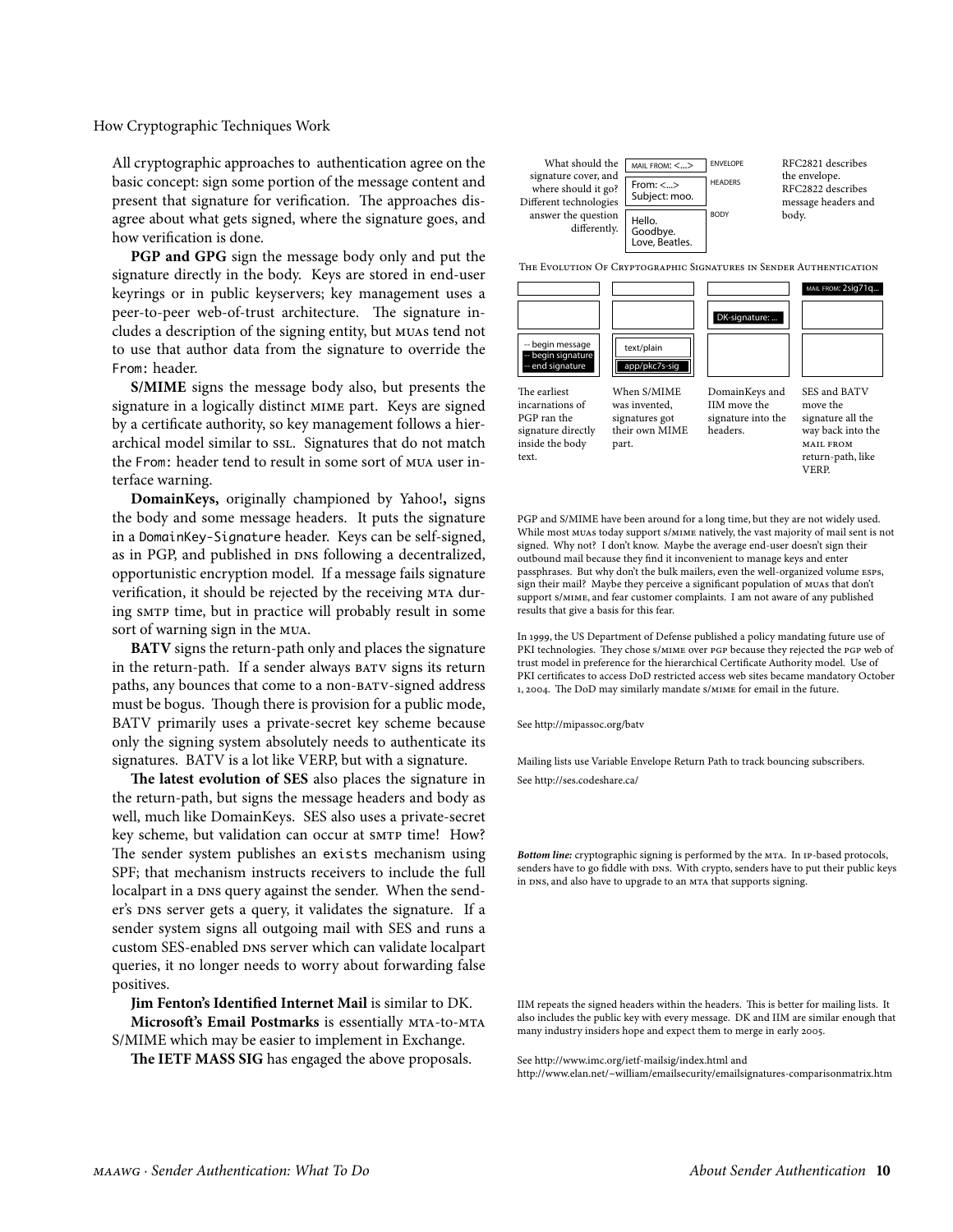<span id="page-10-0"></span>The Achilles' Heel of ip-based schemes is forwarding: unless the forwarder rewrites the return-path, the final receiver will consider the message a forgery because it doesn't come directly from the original sender.

The Achilles' Heel of cryptographic schemes is content munging: many mailing lists alter the message content during transit. Unless the mailing list manager re-signs the message, the final receiver may consider the message a forgery because the content has changed since the signature was created.

SPF Classic, an ip-based scheme, works well with mailing lists, because mailing lists always change the return-path to be the mailing list bounce handler. DomainKeys, a cryptobased scheme, works well with forwarding, because forwarding doesn't usually change message content.

CSV is one proposal that focuses on the HELO or EHLO hostname argument as the identity for verification.

"To unsubscribe, send a message to ..."

> Because one scheme's meat is another scheme's poison, it seems only prudent to use multiple schemes: that way, the strengths cancel out the weaknesses. This is the basic idea behind Unified SPF. Unified SPF is a syncretist theory that also admits HELO, IP, PTR, and PRA checking.

The author recommends that prudent senders do at least two things: they should publish SPF records and eventually sign messages with DomainKeys. Prudent receiver isps should check SPF Classic and DomainKeys at the MTA.

#### Reputation Systems

Authentication alone is not enough. Reputation systems are a key component of the Aspen Framework. They help receivers decide if a mail from an authenticated sender is desirable or undesirable. Just as banks rely on credit rating agencies, receivers rely on reputation systems.

A detailed discussion of reputation systems is outside the scope of this white paper. But here is the main point: firstgeneration reputation systems tried to enumerate all the ip addresses which they considered bad. Next-generation reputations will try to enumerate all the domain names which they consider good. There are many ways to do this. All of them are interesting.

What if a domain has no reputation? If it is patient, it can gradually acquire one simply by sending enough good mail to be noticed over time. After all, sensible receivers should not reject outright mail from senders without a reputation; receivers might just graylist or filter more aggressively. But if the domain is impatient or wishes to refute a bad reputation, it may choose to sign up with an accreditation service.

The Karma Project is an aggregation service which reduces the burden on receivers. Instead of talking to N services to get N results, receivers can talk to a single service to get N results. Please contact the author for details on feeding into and reading from the Karma system.

BondedSender.com and Habeas are examples of services which vouch on behalf of senders.

# *Verbatim forwarding*

 …is a common practice: anyone who has seen an /etc/aliases or .forward file knows what it is. Messages sent to a forwarding alias are remailed to the final destination. Unfortunately, those messages are often reinjected without any indication that forwarding occurred: the return-path remains unchanged, and no special headers are added to the message.

 Forwarding is a problem for SPF Classic and Sender ID because forwarded messages are difficult to distinguish from forgeries! Under SPF Classic, forwarders can help by implementing SRS – Sender Rewriting Scheme. Under Sender ID, forwarders are expected to prepend a Resent-From header. Neither is convenient for forwarders. Receivers can also help by simply whitelisting known forwarders by IP address or PTR name.

 Forwarding is better under Domain-Keys because forwarding generally doesn't munge content.

*Bottom line:* good for DK, bad for SPF.

#### *Mailing lists*

 …tend to append text to the body of a message. This is a problem for DomainKeys because content munging invalidates the signature. DomainKeys expects mailing list managers (MLMs) to re-sign messages and claim authorship after any content munging. This is not

convenient for mailing lists. Mailing lists reset the return-path so that bounces go back to the MLM, not the original author. This is good for SPF Classic.

 While any mailing list worthy of the name resets the return-path, only some mailing lists add a Sender: header. EzMLM, a widely-used MLM, does not. Yahoo!Groups doesn't add Sender: either, though in theory that can be fixed easily … if Yahoo! cooperates.

 Sender ID asks all mailing lists to add a Sender: header. This is not convenient for the installed base of mailing lists who do not add Sender:.

*Bottom line:* good for SPF, bad for DK.

So let's do DK … and let's do SPF! Imagine this: v=spf1 a mx dk -all

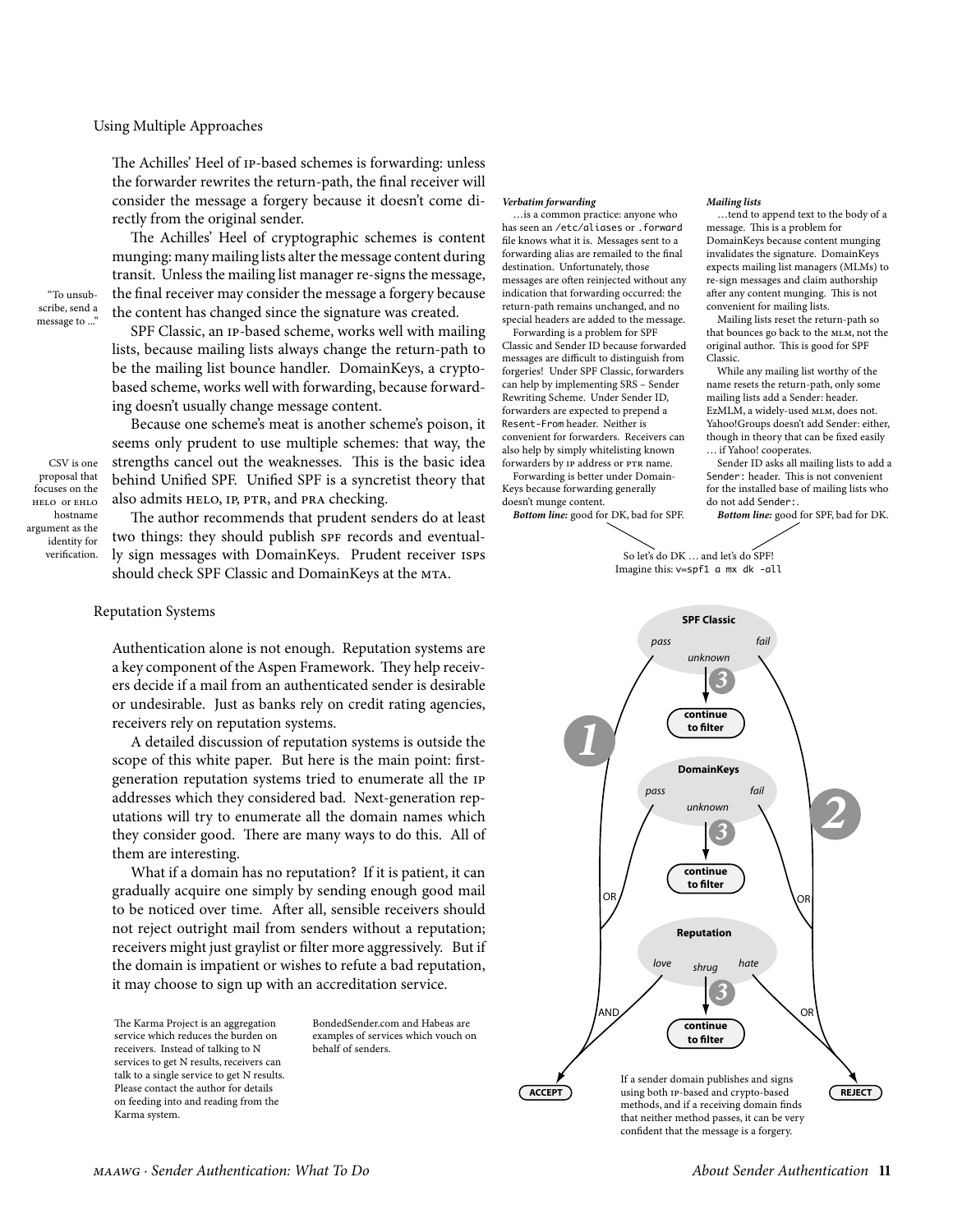#### <span id="page-11-0"></span>Deployment: For Email Senders

All senders and receivers of email — from the largest ISP to the smallest personal domain — should deploy one or more forms of sender authentication in 2005. You can deploy SPF and Sender ID today. This section tells you how. Comments on DomainKeys are also provided for comparison.

In this example, you are sender.com.

#### First, prepare.

Stopping forgery means stopping *all* forgery: good and bad. Over the years people may have gotten used to the lax nature of email, and your security-minded efforts to close loopholes may encounter resistance from some people who find those loopholes quite comfortable and you quite annoying. You are not alone: this is a classic change management problem. Sooner or later every computer professional encounters the eternal tension between security and convenience. If you want to prevent bad guys from forging your identity, and if you want to do it by limiting the approved routes for outbound mail, your end-users are going to have to use those routes or risk being classified as one of the bad guys.

## Audit Your Outbound Mailstreams

To begin, you need to identify all the ways in which legitimate mail from sender.com goes out onto the Internet. Outbound mail usually comes from two sources: humans and machines.

**Mail from humans.** Suppose end-users with addresses like username@sender.com set the smTP server in their MUA to smtp.sender.com. That is one mailstream: you need to find out how mail submitted to smtp.sender.com appears to the outside world. In the simple case, smtp.sender.com has public DNS records that identify its outbound IP addresses.

**Mail from machines.** Machine-generated processes may also originate mail from addresses at sender.com – for example, automated-billing@sender.com. You need to identify all such processes and the servers through which they inject messages into the Internet. In the simple case, a corporate system corp.sender.com may be responsible for customer service and automated billing.

#### Construct the record

You've enumerated all the servers that originate mail from sender.com. Now you're ready to describe them in spF syntax. A number of wizards are available online to help you create your spF record. If you have a complex configuration, you should see the SPF protocol specification for full details. **Under DomainKeys:** you need to do different things for DomainKeys. These sidenotes briefly describe what to expect under DK. DK is still under development and may incorporate features from IIM. When the crypto approaches settle, expect a future version of this whitepaper to include detailed deployment instructions. Meanwhile, keep in mind that when people say DomainKeys, they may mean a future, more mature version.



**Under DomainKeys:** you need to audit your outbound mailstreams too.



**Under DomainKeys:** you upgrade your MTAs to sign all outbound mail, and you publish public keys in DNS. Upgrading MTAs is generally regarded to be more work. Still, this approach is worth the effort.

| If both corp and smtp, sender, com send mail that looks like this:<br>MAIL FROM: <somebody@sender.com><br/>From: Some Sender <somebody@sender.com></somebody@sender.com></somebody@sender.com> |
|------------------------------------------------------------------------------------------------------------------------------------------------------------------------------------------------|
| Assuming the following existing DNS entries:                                                                                                                                                   |
| 192.0.2.222<br>sender.com A<br>sender.com MX 10 smtp.sender.com<br>smtp.sender.com A 192.0.2.2<br>corp.sender.com A 192.0.2.222                                                                |
| Here are some examples of how sender.com's SPF record might look:                                                                                                                              |
| sender.com TXT "v=spf1 a:corp.sender.com a:smtp.sender.com ?all"<br>sender.com TXT "v=spf1 a mx ~all"<br>sender.com TXT "v=spf1 ip4:192.0.2.0/24 -all"                                         |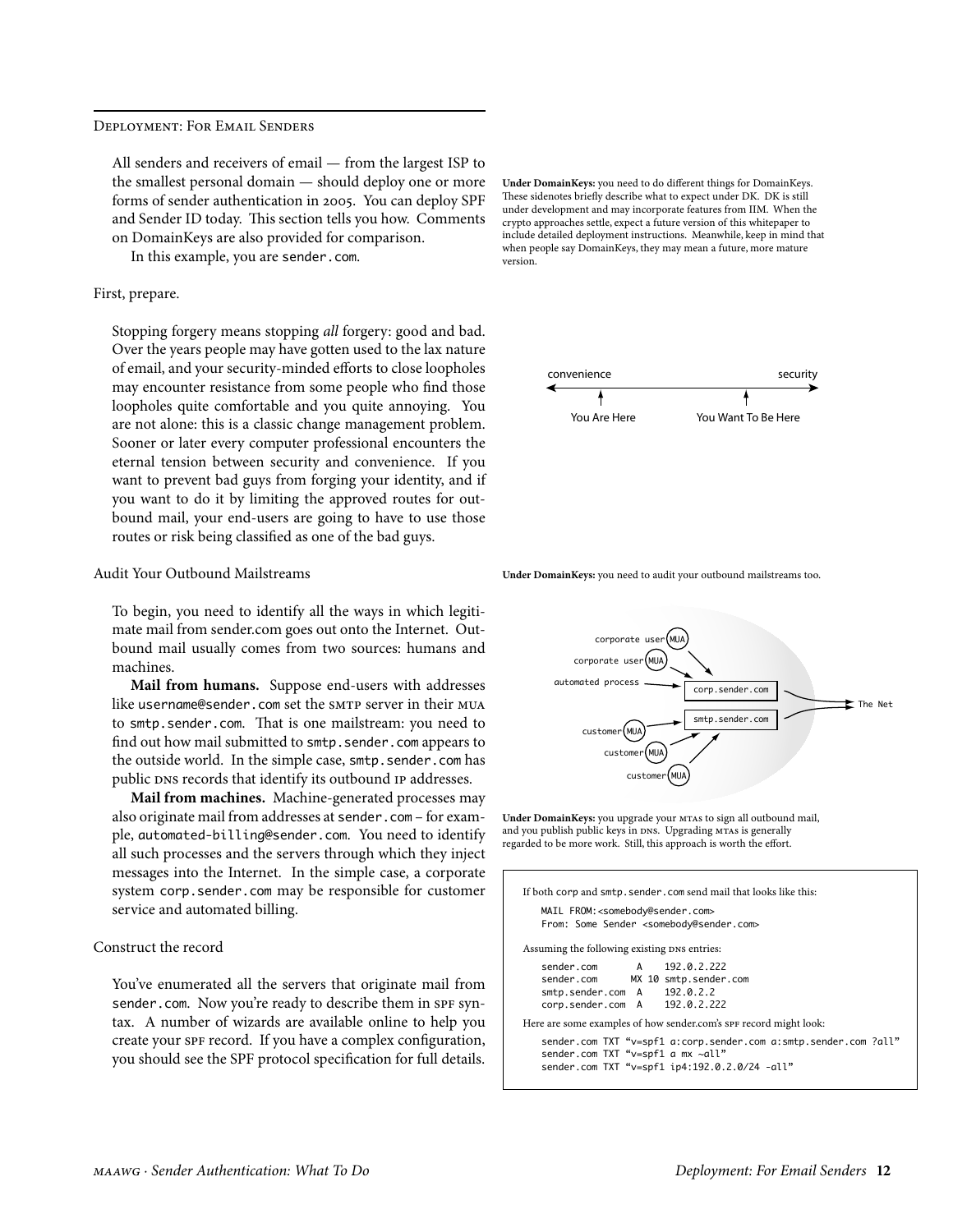<span id="page-12-0"></span>Think briefly about PRA and Mail-From contexts.

You've identified and described the servers that send mail from sender.com. But there are actually two identities involved: the MAIL FROM return path in the RFC2821 envelope, and the PRA identity extracted from the RFC2822 headers. In the vast majority of cases, when you compose a mail message, the return-path and the pra are the same, and you only need to create a single v=spf1 record. But if your situation is complex and you routinely create messages whose MAIL from and pra differ, you may need to create an spf2.0/pra record as well. In that case, your record might look like:

v=spf1 a:corp.sender.com a:smtp.sender.com ~all spf2.0/pra ip4:192.0.2.0/24 ~all

**Bottom Line:** Unless you're an outsourced Email Service Provider, you probably don't need to worry about customizing your record for the PRA. Getting it right for MAIL FROM should be your first concern. But if for whatever reason you want to explicitly disable PRA checks, just add a blank record: sender.com TXT "spf2.0/pra"

**PRA:** The Purported Responsible Address is used primarily by Microsoft MUA software. Opensource and MTA software generally prefer to examine the MAIL FROM return path.

**FAQ:** *Do I need to publish an* spf2.0/pra *record if it contains the same data as my*  v=spf1 *record?* No. Software that operates in PRA context will grok v=spf1 records just fine. Use spf2.0/pra only to override.

**Under DomainKeys:** DK deals only with 2822 information, and with only the From: and Sender: headers. It leaves 282 validation to SPF. One might say that DomainKeys attempts to validate authorship, and SPF Classic attempts to validate the last hop sender.

Together, these records mean:

- if the smrp client is corp. sender.com, then sender.com may legitimately appear in the return-path.
- if the smtp client is smtp.sender.com, then sender.com may legitimately appear in the return-path.
- if the smrp client is anything else, sender.com should not appear in the return-path.
- if the SMTP client is in the 192.0.2.0/24 subnet, then sender. com may legitimately appear in the PRA headers.
- Otherwise, sender.com should not appear in the pra headers.

## Test the record, part

Figuring out your spF record is the first step, but how do you know it's doing what you want? There are a number of SPF validation tools on the web. You paste your proposed SPF record into the tool, and it tells you whether it's syntactically correct.

# Put the record in DNS

SPF records are published in DNS as TXT records. There are two common scenarios: domain hosting and direct control.

**If your domain is hosted**, your hosting provider should offer a web interface. Most hosting providers have started offering a TXT option so customers can publish SPF records. If your domain hosting provider does not, you may want to transfer management of your domain to another provider, or petition them to add support for TXT.

**If you run the nameservers for your domain**, you ought to be familiar with editing zone files. Common nameservers include BIND and djb's tinydns. An SPF record in a BIND zonefile might look like this:

sender.com. IN TXT "v=spf1 ip4:192.0.2.0/24 a mx ~all" The equivalent record in tinydns might look like this:

'sender.com:v=spf1 ip4\072192.0.2.0/24 a mx ~all:300 You can confirm that the record appears in DNS by using nslookup or dig. Until you're comfortable with the record, you should keep the TTL low, so you can change it quickly if you need to.

Some validation tools are listed at <http://spf.pobox.com/certification.html>

A new Resource Record type is being assigned, but adoption of new RR types is generally held to be a slow process. So SPF records make do with TXT, which is widely supported and not explicitly reserved for anything else.

A list of hosting providers which support TXT records can be found at <http://www.spf.idimo.com/txt-supporters.html>

There is no central registry for publishing SPF information. Your SPF record is published directly in the DNS for your domain, which ultimately you control.

**Under DomainKeys:** messages acquire an additional header that signs the message content. For the example on p 9, the corresponding public key appears in DNS:

beta.\_domainkey.gmail.com. IN TXT

"t=y; k=rsa; p=MIGfMA0GCSqGSIb3DQEBAQUAA4GNADCBiQKBgQC69TURXN3oNfz+G/m 3g5rt4P6nsKmVgU1D6cw2X6BnxKJNlQKm10f8tMx6P6bN7juTR1BeD8ubaGqtzm2rWK4Li MJqhoQcwQziGbK1zp/MkdXZEWMCflLY6oUITrivK7JNOLXtZbdxJG2y/ RAHGswKKyVhSP9niRsZF/IBr5p8uQIDAQAB"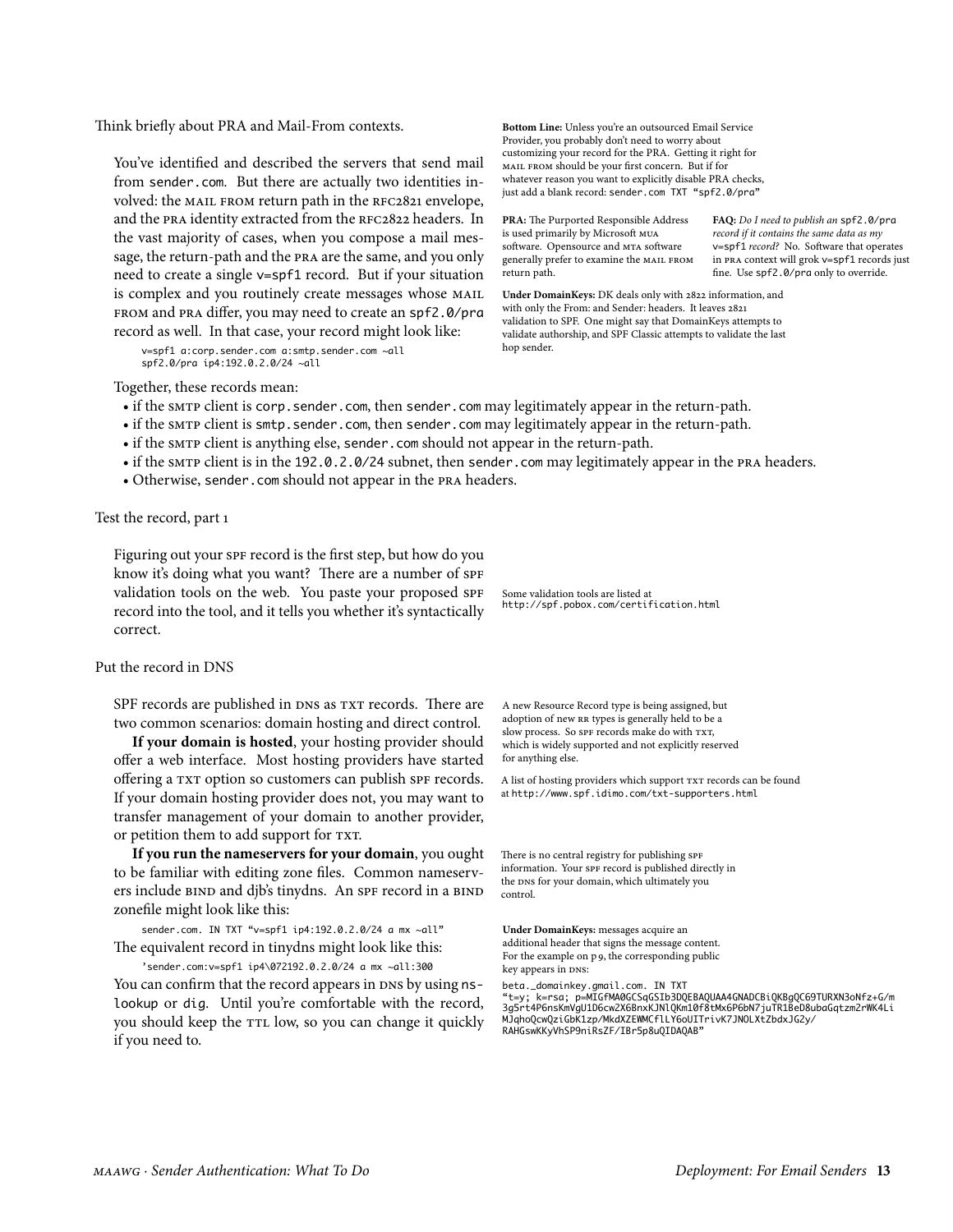# <span id="page-13-0"></span>Test the record, part 2

Getting your spF record into DNS is a big step. Now everybody can read it! Again, you should use a validation tool to check it. But this time, instead of pasting your record into the validator, you just give it the name of your domain. The validator fetches the record from your DNS directly and confirms that it makes sense.

#### Keep Track of Violations

SPF-enabled receivers should now be able to read your record and test incoming mail against it. On today's Internet, we can assume that our domains are being routinely spoofed by malware. If you want to find out who's spoofing your domain, you can add a mechanism to log any spoof attempts seen by spF-enabled receivers. You'll need a nameserver that logs all queries made against it; and you'll need to set up a domain that causes queries to hit that nameserver. Suppose that domain is logger.sender.com. You can add an exists mechanism before the terminal all so your SPF record looks like this:

v=spf1 a mx exists:%{s}.S.%{i}.I.logger.sender.com ~all The macros %{s} and %{i} expand to the sender address and the client ip address, respectively.

You may find that you have legitimate end-users using an outbound gateway you had not previously identified: maybe they're using some third-party smTP server, or maybe you didn't know about a legal outbound route. Setting up a logging exists helps you discover these cases. In the first case, where an end-user is using an unapproved smTP server, your job is easy: tell the end-user that for security reasons he now needs to use sender.com's smtp gateways to send sender. com mail. In the second case, you can just add the new outbound gateway to your SPF record.

Loose Ends: Publishing Records For Hostnames

This example has demonstrated how to publish an SPF record for sender.com that works for both SPF Classic and Sender ID. That's an excellent start, but it doesn't end there! Your primary domain name is certainly the first thing you should take care of. But to be really thorough, you should put SPF records on the hostnames under sender.com.

In this example we've seen two hosts: corp.sender.com and smtp.sender.com. Both are used for outbound relaying: they send mail from addresses at sender.com. But they may also send non-delivery notifications (NDNs) directly. Messages from mailer-daemon are typically addressed from the hosts themselves, and look like this:

You should also register your newly SPF-enabled domain at the online registry. Go to http://www.spftools.net/ where over 200,000 other domains have self-registered. By some estimates, the true number of SPF-enabled domains has already crossed the one million mark.

*Macros:* the macro feature lets you insert data into the domain arguments for mechanisms. %{i} expands to the client IP address. %{s} expands to the full sender email address. See the Protocol Specification.

If you don't want to set up DNS logging yourself, you can use a third-party logging service. See <http://spf.pobox.com/certification.html>

#### Dear Customer,

*isp.com* prides itself on keeping up to date with the latest security practices. As part of our work with our peers and partners to help fight spam, we are strengthening our security policies. We appreciate your cooperation in making the following changes:

 – please ensure that your SMTP server is set to smtp.isp.com port 587… – please run Windows Update…

When you send mail from your username@isp.com address, it is important that you send it through *isp.com*'s SMTP servers. This helps authenticate your messages and ensure that they are correctly delivered. If you send mail through any other SMTP servers, antispam software on the receiving end may classify your messages as spam.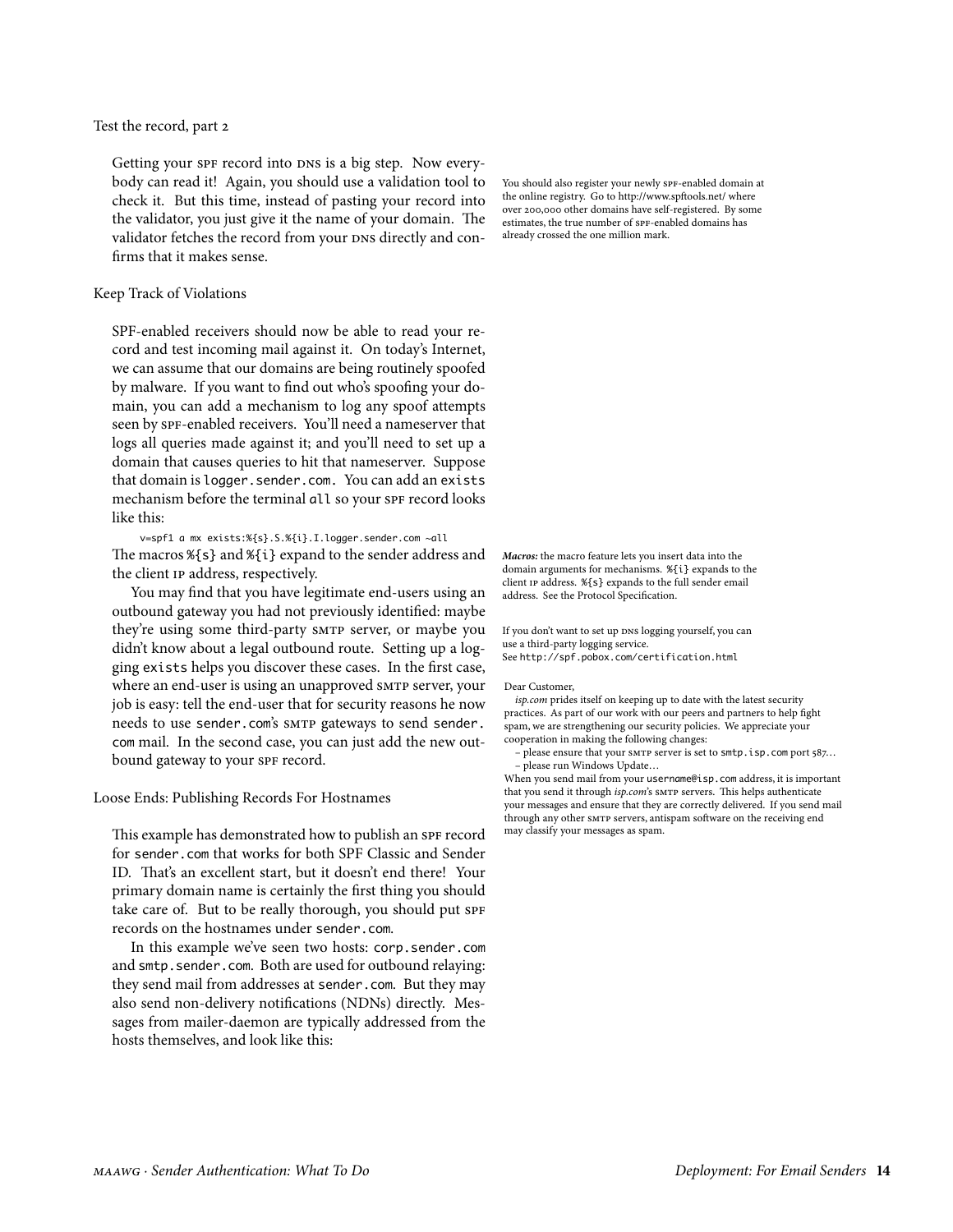```
HELO smtp.sender.com
MAIL FROM: <
From: <mailer-daemon@smtp.sender.com>
```
To accommodate cases like that, you should publish SPF records for smtp.sender.com and corp.sender.com. They'll be much simpler than the record for sender.com. In fact, all they have to say is this:

smtp.sender.com IN TXT "v=spf1 a -all" corp.sender.com IN TXT "v=spf1 a -all"

That means: only corp and smtp.sender.com, respectively, are allowed to send mail from corp and smtp.sender.com.

# Loose Ends: Deferral Relays

If a message cannot be delivered, it is queued for later retry. All sane senders do this. But some sites practice *deferral relaying*: instead of queuing undeliverable messages on the sending server, they move messages to a different machine. This is done for performance reasons. The main sending servers don't get clogged with queued messages, and the deferral servers can focus on retrying messages at a more leisurely pace.

If sender.com practices deferral relaying, you should add its deferral relays to its SPF record.

#### To Fail or not to Fail?

If you look at other sites with SPF records, you'll find that some of them end in ?all, some of them end in ~all, and some end in -all. What should you do?

It depends. This is a tradeoff situation: you have to balance competing concerns. Conservative publishers might start with a ?all, move through ~all as conditions change, and (if all goes well) stabilize at -all. ("Conditions change" means users switch to the approved outbound SMTP relay, forwarders start prepending headers and implementing srs, and you start signing with DomainKeys.) If you are very concerned about phishing, publish a –all right away and accept that there may be some false positives due to noncompliant forwarders who are slow to upgrade. Otherwise, use a ~all.

# Expect to use DomainKeys or other crypto

Cryptographic authentication is following in the footsteps of ip-based authentication. When it becomes possible for your mtas to sign outbound messages with DK or a similar cryptographic application, you should do so. Solutions like SES and BATV are also maturing rapidly, and offer comparable functionality but with a different cost/benefit structure. A later version of this whitepaper will describe cryptographic solutions when they mature.



*Deferral Relaying:* when a message is not immediately deliverable, queue it on a dedicated retry server instead of on your main sending server.

```
If deferrals.sender.com also sends mail that looks like this:
   MAIL FROM:<somebody@sender.com>
   From: Some User <somebody@sender.com>
Or like this:
   MATI FROM: <>
   From: Mail Delivery Subsystem <mailer-daemon@corp.sender.com>
We could update the previous examples to say:
   corp.sender.com TXT "v=spf1 a a:deferrals.sender.com -all"
   smtp.sender.com TXT "v=spf1 a a:deferrals.sender.com -all"
                    TXT "v=spf1 a mx a:deferrals.%{d2}
```

| If. $\ldots$                                      | then set   |
|---------------------------------------------------|------------|
| Deliverability is mission critical                | ?all       |
| Phishing is a major concern                       | -all       |
| Your users are still using 3rd party SMTP Servers | ?all       |
| All users are known to be compliant               | -all       |
| You are worried about non-sns forwarders          | ?all       |
| "Enough" forwarders have adopted sRS              | -all       |
| (or you want to encourage them to)                |            |
| The domain never sends mail                       | –all       |
| You need something in between ?all and -all       | $\sim$ all |
|                                                   |            |

Yes, this is yucky. I'm sorry. I wish it weren't. –Meng

gmail.com and yahoo.com have started signing outbound mail with DomainKeys. Other ISPs and email providers are poised to follow suit.

<http://www.elan.net/~william/emailsecurity/emailsignatures-comparisonmatrix.htm> [compares a number of cryptographic signature schemes.](http://www.elan.net/~william/emailsecurity/emailsignatures-comparisonmatrix.htm)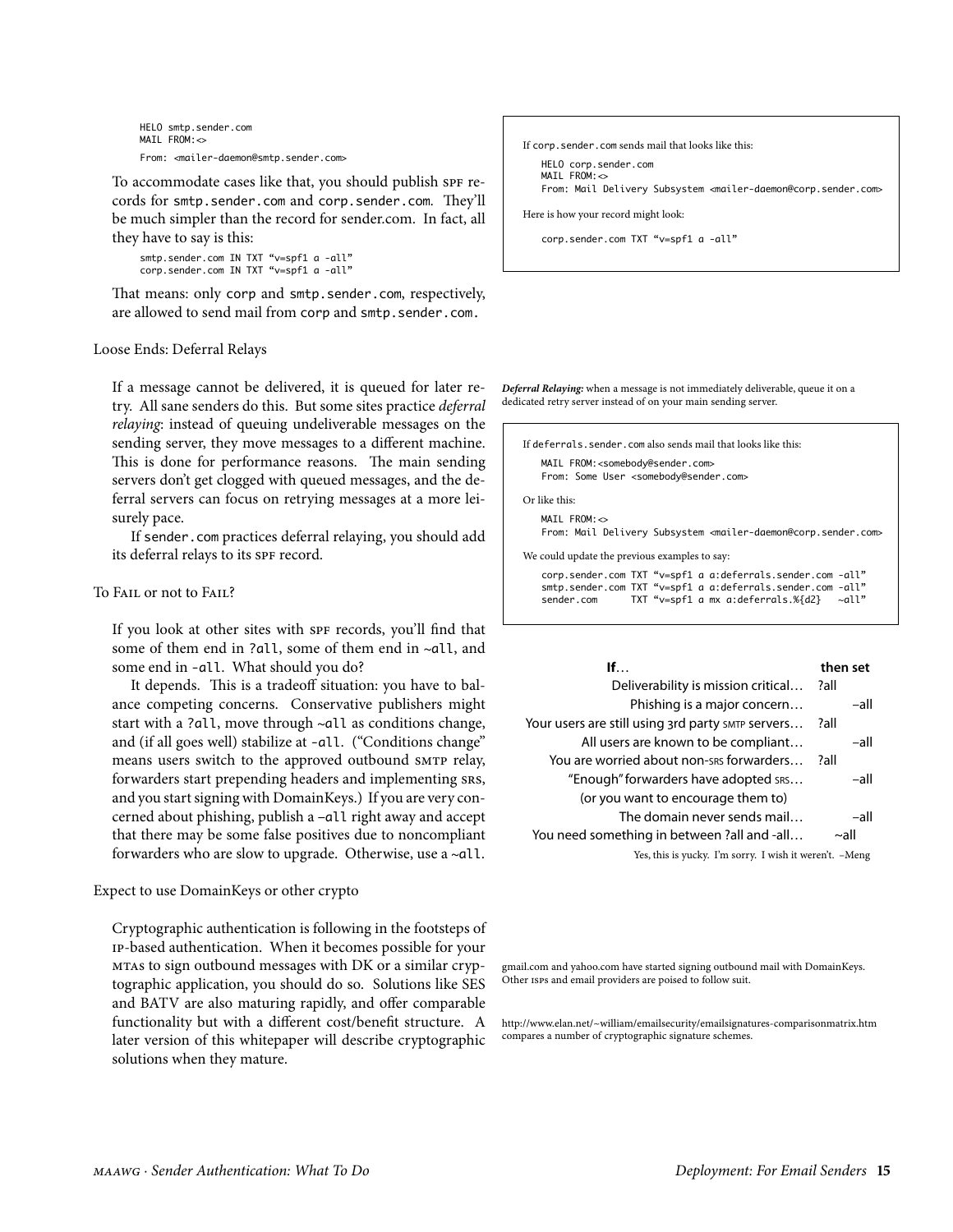## <span id="page-15-0"></span>Deployment: For Email Receivers

Two Sides of the Coin

Sender authentication can be put to two uses. Messages from trusted senders that pass authentication can be saved straight to end-user inboxes, bypassing expensive and potentially erroneous content filtering. Messages that fail authentication can be identified as forgeries and rejected at SMTP time, silently discarded, or filed to a junk folder.

Recording Trusted Senders Who Passed Authentication

If a joint test shows that the sender is trusted and the message is authentic, a receiving system should communicate that fact to end-users. A receiving MTA should record the test results in a header for consumption by a downstream mua.

#### Whitelisting Incoming Forwarders

There are lots of forwarding services out there. Perhaps the best known forwarders among the technical community are acm.org and pobox.com. Similar alumni forwarding addresses are offered by universities. Domain hosting services quietly offer email forwarding as part of their standard service set. And uncounted more ad hoc setups exist, running out of a .forward file set up by an end-user who may have forgotten all about it.

It is difficult to comprehensively whitelist all incoming forwarders. An isp has no *a priori* knowledge of its end-users' third-party .forward files. But it can whitelist well-known forwarders *en masse* thanks to trusted-forwarder.org. That domain is both a DNSWL and an RHSWL of well-known forwarding systems. It includes acm.org, pobox.com, and many major alumni forwarding and domain hosting services. It attempts to factor out the tractable parts of the forwarding problem, and leaves only the ad hoc, unpredictable . forward scenarios.

Trusted-forwarder.org has been in existence for over a year. It is well maintained by Wayne Schlitt, a core member of the spF project. All spF implementations are strongly encouraged to use it until cryptographic solutions solve forwarding for good.

#### What To Do About Forgeries

If the authentication test returns a FAIL result, what should you do? A receiving MTA can reject the SMTP session or use the fail as a part of a spam scoring scheme. If the message is not rejected at sm<sub>TP</sub> time, the receiving m<sub>TA</sub> should record the test results in an [Authentication-Results](http://www.ietf.org/internet-drafts/draft-kucherawy-sender-auth-header-00.txt) header for consumption by a downstream mua.

In the case of a false positive, the argument for system integrity weighs in favour of rejection at SMTP time. Legitimate senders deserve to know when their mail isn't getting through.

The industry hasn't yet standardized on a way to do this. [Murray Kucherawy of Sendmail has drafted a](http://www.ietf.org/internet-drafts/draft-kucherawy-sender-auth-header-00.txt)  specification for an [Authentication-Results:](http://www.ietf.org/internet-drafts/draft-kucherawy-sender-auth-header-00.txt) [header.](http://www.ietf.org/internet-drafts/draft-kucherawy-sender-auth-header-00.txt) I haven't heard any complaints to date.

One school of thought says that because this sort of forwarding operates on behalf of the receiver, it is the duty of the receiver system to whitelist the intermediate forwarder. Another school of thought contends that it is the responsibility of forwarders to accept responsibility for reinjecting messages into the mailstream, and therefore forwarders should be prepending headers and doing SRS. Either way the situation is messy, and nobody wants the hot potato. Both schools are right to some degree. The pragmatist asks: what can we do if the other side is obstinate?

 Progressive forwarders will prepend headers and do SRS voluntarily, without taking the position that receivers should whitelist them; they will also publish SPF records for their HELO domain names to make whitelisting easier.

 Progressive receivers will whitelist forwarders voluntarily by IP address or by validated HELO domain name, without taking the position that forwarders should do SRS.

 If the entire Internet were this progressive and polite, we'd have solved spam a long time ago.

 Note that whitelisting means different things to different people. A conscientious forwarder may aggressively spam filter, and only let through good mail; in that case, it would be safe to give them a free pass. But a forwarder that doesn't filter should be subject to the same content filtering as any other untrusted sender.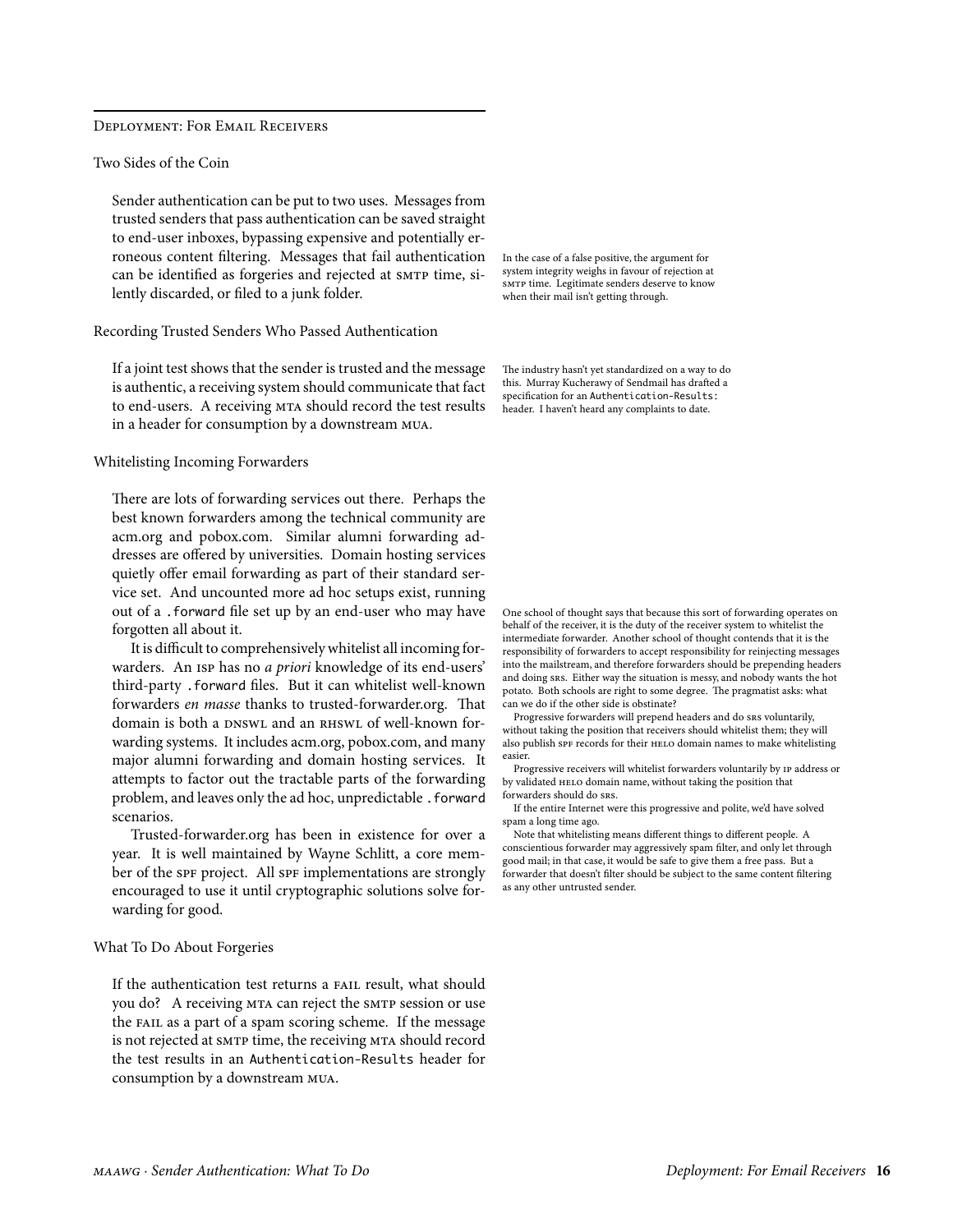<span id="page-16-0"></span>DEPLOYMENT: FOR ISPS AND ENTERPRISES

The preceding sections "for Senders" and "for Receivers" apply to ISPs and enterprises as well.

Complementary considerations for ISPs

While a detailed deployment discussion of complementary technologies is outside the scope of this document, ISPs are strongly encouraged to adopt them as part of a balanced antispam strategy.

OUTBOUND PORT 25 BLOCKING restricts direct-to-MX spam from zombies. ISPS should block port 25 outbound on consumer-class connections by default. (Customer churn is always less than feared.) If a customer needs the port unblocked, ISPS can do so on a case-by-case basis or offer a different class of service. Business-class connections should leave port 25 unblocked by default under the assumption that customer organizations - acting as ISPS themselves - run their own MTAs and internally block port 25.

INBOUND PORT 25 BLOCKING is also strongly recomended to counter asymmetric IP routing attacks.

OFFERING SMTP AUTH is essential for roaming customers who, in the stricter world of sender authentication, need to connect back to their home ISP to send mail. SMTP AUTH should be offered on port 587 because a roaming user might not be able to reach port 25. Encryption should be mandatory: the STARTTLS option is widely supported. CRAM-MD5 and port 465 are good alternatives.

CONSISTENT REVERSE DNS NAMING gives receivers a way to guess if a host is a zombie or a legitimate outbound MTA. Consumer-grade machines should reside under a specific subdomain. Production MXes should never contain their IP address in the hostname and must have consistent forward and reverse DNS.

SPAM-FILTERING OUTBOUND MAIL AND RATE-LIMITING CONsumer-grade senders to a reasonable volume (perhaps 100 messages per day by default) would be an effective way to stem the flow of spam from zombies. With SMTP AUTH, you can do this based on username instead of IP address.

DETECTING OUTBOUND RETURN-PATH FORGERY can be an effective optimization: if a customer node is sending mail with a wide variety of sender addresses, some of which would fail SPF tests, then it is highly likely that that node is compromised. ISPs should match return-paths to authenticated user identities (e.g. the SMTP AUTH username): this prevents cross-customer forgery and limits damage to the affected user.



**Asymmetric IP Routing Attack** 

If the IP address appears in the hostname, together with a distinctive subdomain name, lots of people will recognize that as a consumer-class broadband machine that should not send mail. Conversely business-class accounts should get their choice of reverse DNS naming, and the PTR hostname should resolve back to the actual IP.

Some common subdomains:  $dsl \cdot adsl$ cable · cablemodem cust · customer dial · dialup dyn · dynamic  $ppp \cdot pppoe$ broadband

Some filters are unable to cope with embedded wildcards so the distinctive tag should appear on the right hand side.

| Good: | 192-0-2-2.adsl.isp.com |
|-------|------------------------|
| Bad:  | 2-2.adsl.192-0.isp.com |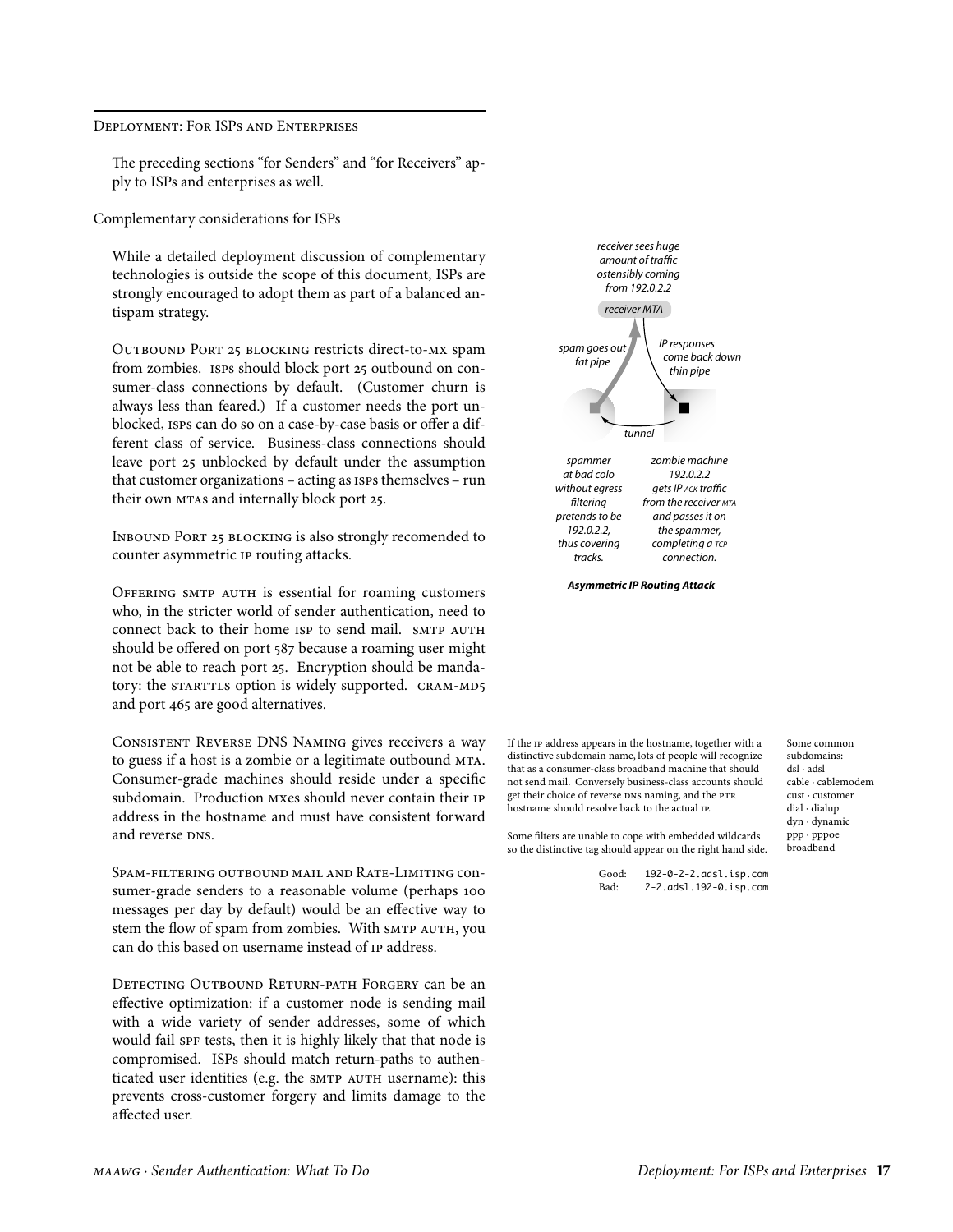<span id="page-17-0"></span>Deployment: For MTA vendors

Which specification?

One half of Sender ID is SPF Classic. The original SPF Classic specification was frozen in early January 2004. It has evolved in only minor details since then. It was submitted to the IETF in October 2004 and is expected to be published as an experimental RFC. When it is published, MTA vendors are encouraged to update their implementations to match it. Vendors who implement SPF Classic can indicate that they are Sender ID compliant.

The other half of Sender ID is the PRA check. MTA vendors may also wish to implement that half. Specifications describing the PRA and how it fits into Sender ID were submitted to the IETF in October 2004 as well.

#### Conformance testing

The easiest way to ensure that an implementation is conformant, of course, is to run it through an industry-standard interoperability test suite. Certification programs for SPF and Sender ID are in the works and will be announced publicly when they are ready.

Perform SRS and prepend headers when forwarding

When automatically forwarding mail, MTAS should do two things: rewrite the return-path using srs, and prepend a Resent-From header.

Add ESMTP support for Submitter

In server mode, advertise and accept the SUBMITTER parameter. In client mode, if the server supports it, send it.

Record authentication and policy results in the headers

It is the job of the MUA to signal trustworthiness to the enduser. It is the job of the MTA to help them do this. MTAs should record authentication results in as much detail as possible into headers. MTAs should, of course, be sensitive to header spoofing. They can do this by renaming or removing preexisting headers. See the [sender-auth-header](http://www.ietf.org/internet-drafts/draft-kucherawy-sender-auth-header-00.txt) internet[draft by M. Kucherawy for more details. It describes the pro](http://www.ietf.org/internet-drafts/draft-kucherawy-sender-auth-header-00.txt)posed header, "[Authentication-Results](http://www.ietf.org/internet-drafts/draft-kucherawy-sender-auth-header-00.txt)".

Join the developers mailing list

SPF and Sender ID developers are strongly encouraged to See also <http://spf.pobox.com/developers-guide.html> send mail to subscribe-spf-devel@v2.listbox.com.

*The nice thing about standards is that there are so many to choose from. Furthermore, if you do not like any of them, you can just wait for next year's model.* ANDREW S. TANENBAUM

[See http://spf.pobox.com/rfcs.html](http://spf.pobox.com/rfcs.html)

[See http://www.microsoft.com/senderid](http://www.microsoft.com/senderid)

See <http://spf.pobox.com/srs.html> and<http://www.libsrs2.org/>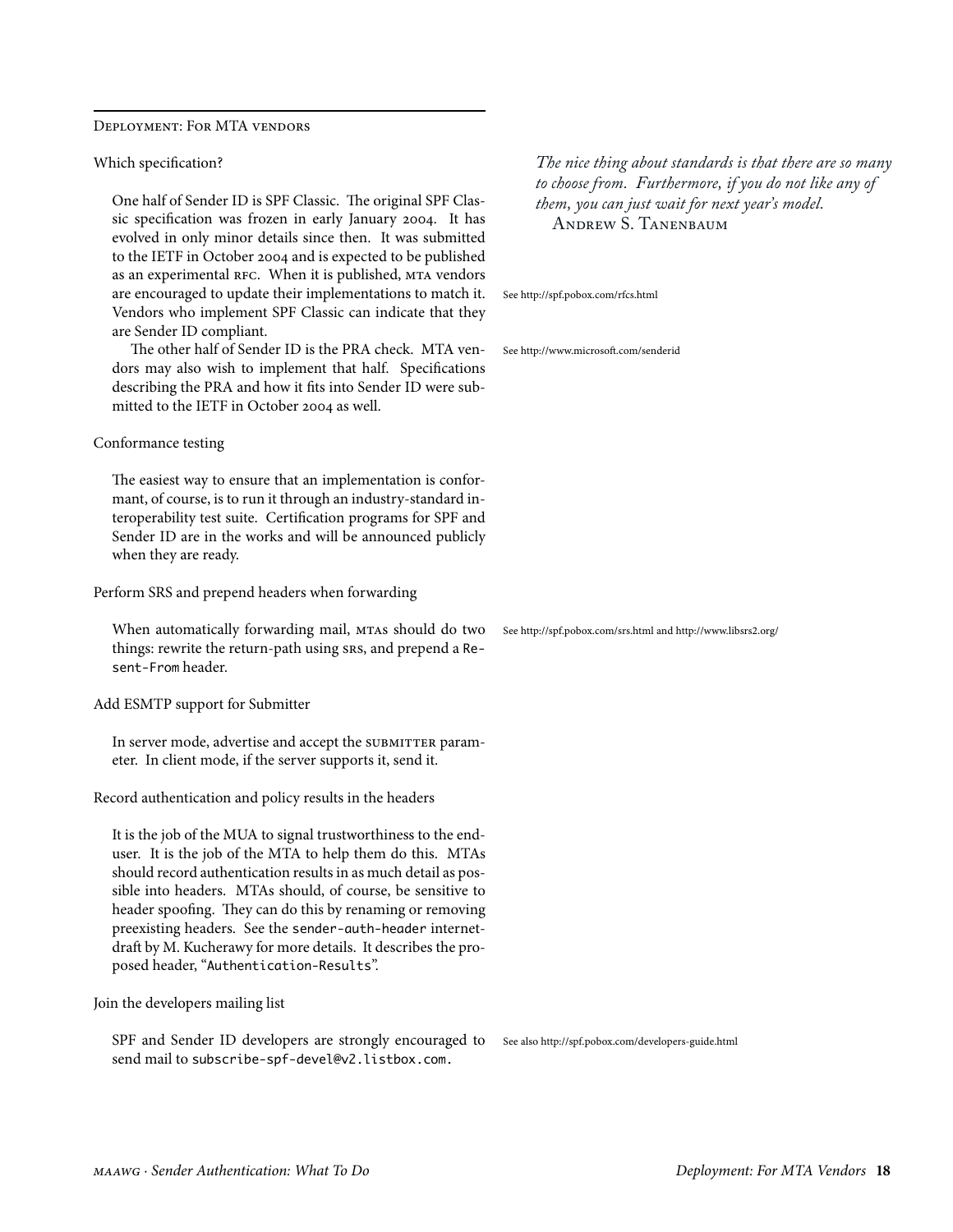#### <span id="page-18-0"></span>Deployment: For MUA vendors

Displaying [Authentication-Results](http://www.ietf.org/internet-drafts/draft-kucherawy-sender-auth-header-00.txt)

MUAs need the email equivalent of the HTTPS padlock icon. An MUA can rely on an upstream MTA to produce an [Authen](http://www.ietf.org/internet-drafts/draft-kucherawy-sender-auth-header-00.txt)[tication-Results](http://www.ietf.org/internet-drafts/draft-kucherawy-sender-auth-header-00.txt) header. It can also perform authentication checks directly: if the message was cryptographically signed this is easy. If the message was not signed, and the mua needs to use Sender ID techniques, this is a little more difficult.

MUAs should visually distinguish messages that are considered trustworthy from messages that lack an authentication status or that failed authentication. Note that a message should be considered trustworthy only if it passed both tests: authentication and local receiver policy. MUAs can contribute to the "local receiver policy" decision: if a message was authenticated, and the sender appears in the end-user's addressbook, that might add up to a dual-pass. MUAs should add a clearly visible warning to messages that fail authentication and could refrain from displaying inline images by default.

MUAs should also consider adding a "Not Junk" folder and automatically file trusted messages into that folder. The obvious idea is to give good messages attention priority. The subversive idea is for end-users to one day say "hey, I don't even look at my Junk Folder any more, so I'll just set that to auto-delete (or reject); and now that I think about it, that's true for the regular inbox too!" The "Not Junk" folder will be all that remains.

Automatic switching to port 587

The ISP industry is moving toward the practice of blocking outbound port 25 from consumer-grade dialup and broadband nodes.

This means that roaming users will increasingly find themselves in need of an alternative port for message submission. That port is port 587, as defined in RFC2476.

At present, users need to hunt down the configuration dialog which lets them change their submission port from 25 to 587. This can be challenging: muas sometimes hide that configuration point in esoteric places.

MUAs should automatically probe port 587 when submitting mail. Since they already possess the end-user's username and password for message retrieval, they should have no problem performing authenticated submission with SMTP AUTH. If the 587 attempt fails they can fall back to port 25. All of this can occur behind the scenes without user intervention – which is the way it should be.



Some possibilities for MUA displays.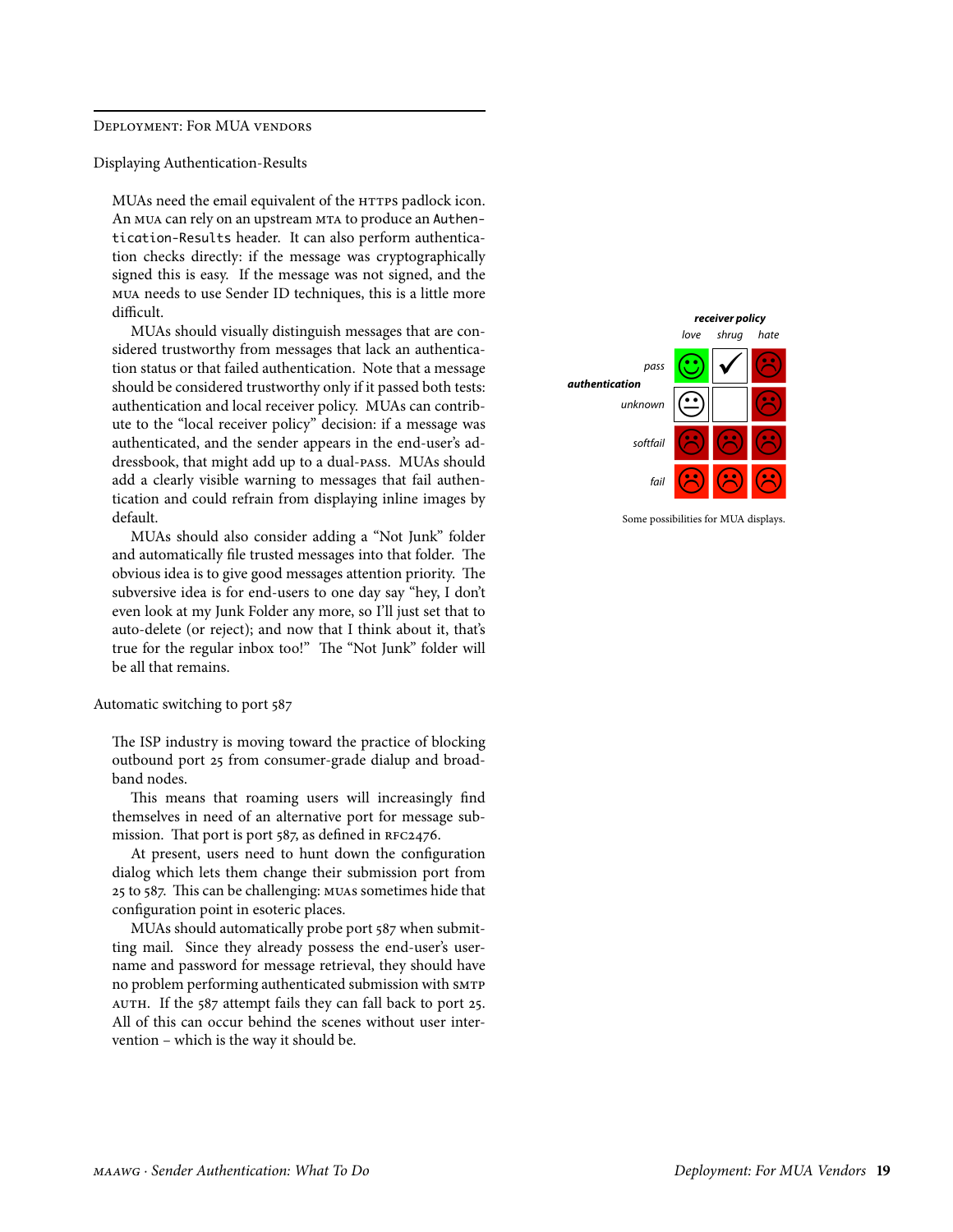#### <span id="page-19-0"></span>Deployment: For ESPs

When a big brand wants to mail many, many customers, it often contracts the job to an Email Service Provider (ESP). ESPs handle the mail merge, bounce management, and unsubscription functions for the brand.

For the most current version of this page, see <http://spf.pobox.com/esps.html>

#### Don't look like a phisher!

In the last few years, the chaotic world of volume-mailing outsourcing has shot itself in the foot: the standard configuration for an outsourced campaign now looks practically indistinguishable from a phishing attack. ESPs need to make their relationship with their clients a little more obvious.

#### Delegation

DNS comes with a delegation feature. Use it! Suppose your client is bigbox.com, and you're esp.com. You should try to get the client to set up esp.bigbox.com which delegates to you; you can then use esp.bigbox.com in your mailings with full control of the DNS.

If your client is too small or too unsophisticated to set up delegation, and if they just want you to use their name directly in their mailings, you'll need to get them to "include:" you in their spF record.

### Publish Appropriately

ESPs are the one sector who might need to distinguish pra and MAIL FROM scopes. We'll walk through an example.

Suppose an ESP, esp.com, has been contracted by a client, bigbox.com. The ESP sends mail using through a server, outmta.esp.com. Bounces and unsubscribes are directed to bounces.esp.com.

If you wanted to distinguish PRA from MAIL FROM scope, you might use the following records:

```
1 bounces.esp.com<br>2 v = \text{snf1} q \cdot \text{snf1}
```

```
 2 "v=spf1 a:outmta.esp.com ?all"
 3 "spf2.0/pra -all"
```

```
4 bigbox.com<br>5 \frac{4}{5} \frac{6}{5} 5 "v=spf1 a:corp.bigbox.com -all"
```

```
 6 esp.bigbox.com
```

```
v=spf1 -all"
```
8 "spf2.0/pra a:outmta.esp.com"

ESPs who feel in need of further guidance are welcome to contact mengwong@pobox.com directly. In the example below, bigbox.com's DNS admins have delegated esp.bigbox.com to esp.com, so esp.com's nameservers are the ones that actually answer authoritatively for esp.bigbox.com. This makes it easier for esp.com to fiddle with esp.bigbox. com's SPF records and whatever else. The alternative to delegation is the infrequent and troublesome need for ESP to call BigBox once every eighteen months or so when the DNS details change.

The author recommends that ESPs set up their mailings to look like this:

MAIL FROM:<handler-23451@bounces.esp.com> From: Big Box Stores <marketing@bigbox.com> Sender: <mailings-for-bigbox@esp.bigbox.com> Reply-To: <unsubscribe-23451@bounces.esp.com> The PRA algorithm selects the Sender header.

Line 2 is for the MAIL FROM. The default is "?all" because for this mailing campaign and this domain, bounces.esp.com, we're more concerned about mail getting through than about preventing forgeries. Line 3 is for the PRA. It states: we'll never use the domain bounces.esp.com in a From: or Sender: header, only in the envelope.

Line 4 is for the client, bigbox.com, which outsources all of its marketing mailings and only uses bigbox.com for corporate accounts. it is more concerned about phishing than false positives due to forwarding, so it sets -all.

Lines 7 and 8 are for the outsourced relationship domain esp.bigbox.com. it indicates that ESP is a contractor for bigbox.com. esp.bigbox.com is never used in the returnpath so the v=spf1 record is -all. But it is used in the Sender header, so the spf2.0/pra record overrides it to allow outmta.esp.com. The PRA record does not end in a -all because, again, for this mailing we're more concerned about mail getting through than about forgery prevention.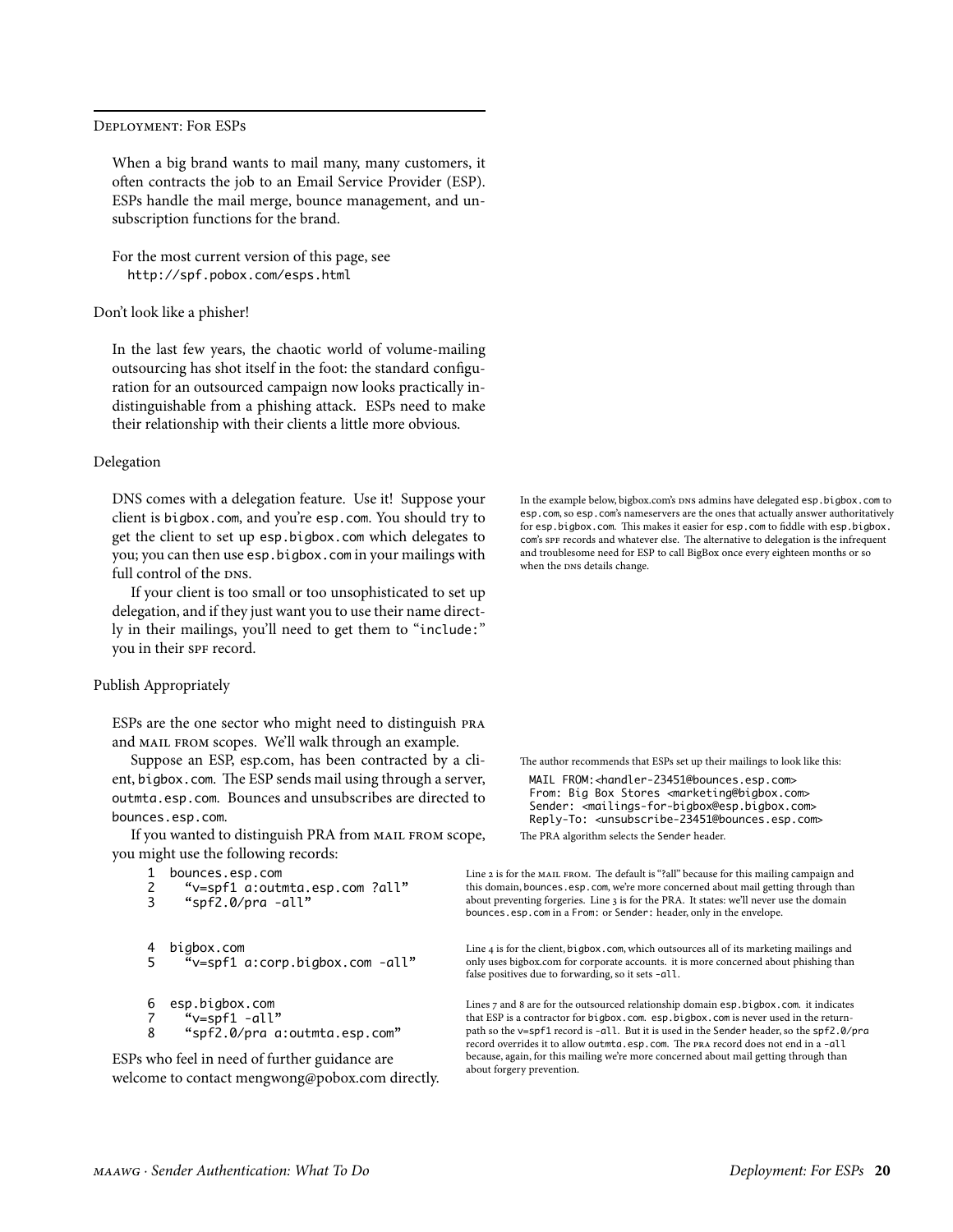#### <span id="page-20-0"></span>Deployment: For Spammers

Spammers are some of the most responsive players in the industry. They have been enthusiastic early adopters of authentication technologies. The "Devil's Advocate" deployment advice in this section forecasts the next few moves in the game and predicts the final steady-state scenario. It is meant to show how spammers will adapt and how the good guys can respond.

# Two Types of Spammers

There are two major types of spammers in operation today. (Legitimate ESPs are not considered spammers.)

ORGANIZED CRIME is largely responsible for the phishing and identity-theft fraud scams we see today. Many of these criminal gangs work across international boundaries.

Commercial spammers are responsible for the less obviously criminal junk mail – they actually try to sell a product. The product may be held up in shipping, or it may not actually deliver the advertised results, but some kind of sale is usually promised.

Publish SPF and sign with DomainKeys.

In the relatively near future, a sea change will occur so that mail from senders who are not accountable will be widely relegated to third-class status.

Some receivers may look down on messages from senders who do not have SPF or DomainKeys. To be on the safe side, spammers should publish and sign.

#### Stop forging random domains.

Sure, you could forge domains that don't have SPF records, but after a while receivers will adapt by simply third-classing mail that doesn't authenticate. So this is only a temporary measure.

Buy your own domains.

There are two main strategies. You could buy a domain, bring it online, and immediately spam with it. This works because reputation service won't know anything about those new domains, so if the receiver has a default-accept orientation, the mail might still get through. As this strategy evolves, receivers might learn not to accept mail from brand new domains. This leads to the second strategy: buy a domain, leave it mostly dormant for some time, and then spam with it in hopes that it'll now look more reputable than a brand-new domain. Because most new spam domains are bought with stolen credit cards, this strategy may be more costly unless

Note to civil libertarians: you can be accountable and anonymous at the same time. We're interested in getting identities on the Internet to persist long enough to attract a stable reputation. We're not quite as interested in tying online identities to real-world identities, because support for whistleblowing is an important social value. But we want to give receivers the ability, when faced with a range of messages from senders they don't know, to apply an ordering to those messages so that senders who have taken steps to distinguish themselves from spammers get some kind of priority over senders who have not taken those steps. A sender might voluntarily choose to tie their online identity to their real-world identity in the hopes of improving their deliverability; however, that decision should be entirely up to senders, and there should be ways for senders to distinguish themselves from spammers without requiring real-world identification.

According to some reports, over a thousand domains are registered each week and used to spam.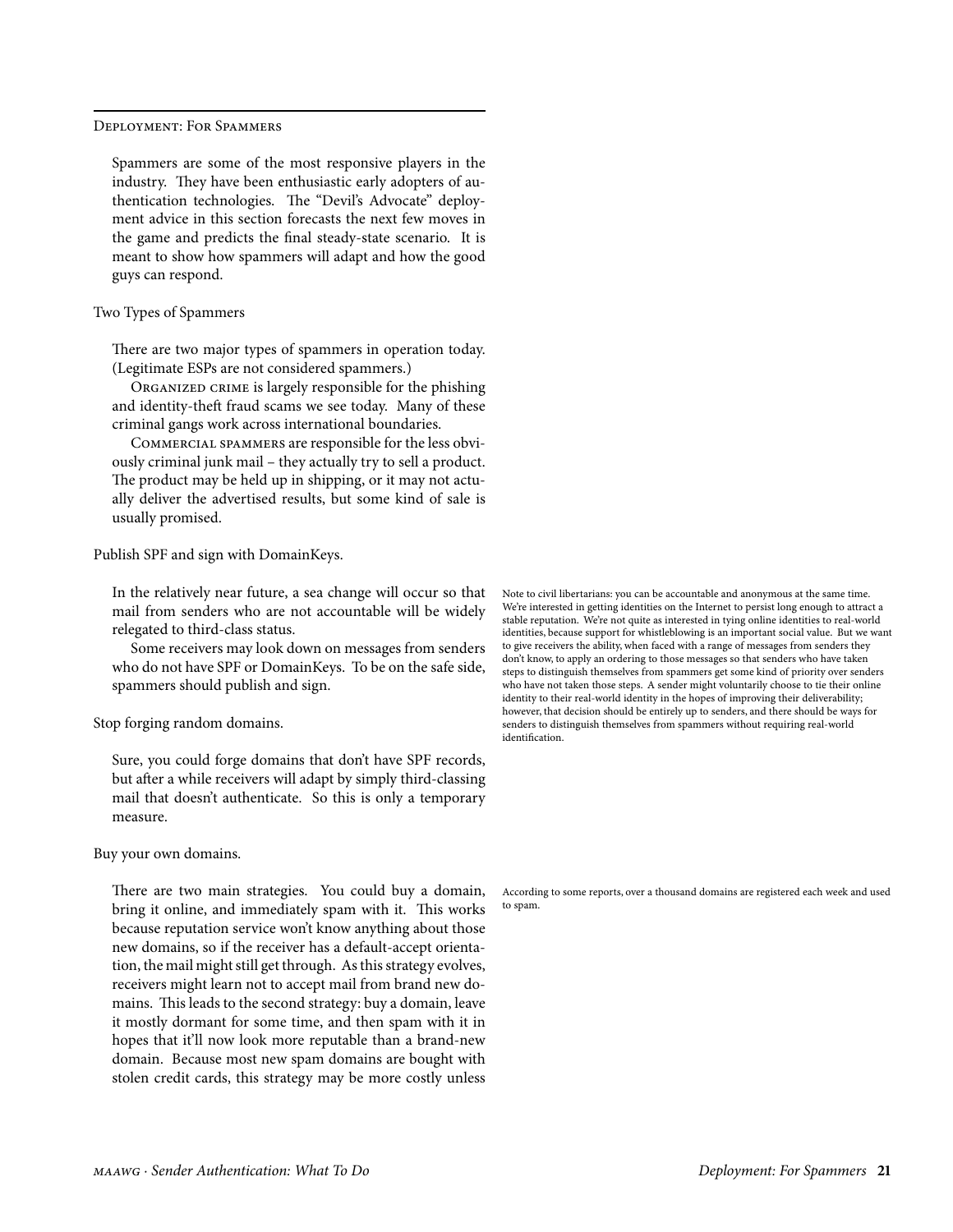<span id="page-21-0"></span>you can find a sloppy DNS registrar who'll leave up domains that were registered with stolen cards. But then, using such a registrar might negatively affect your reputation. The author recommends that you experiment and see how it works out.

Reuse an expired domain.

You can effectively hijack someone else's good reputation by finding a respected domain that is recently expired, and send mail using that name. But reputation systems are likely to pay attention to domain expirations and transfers, and null out the reputation on a domain that has changed hands.

Try to buy accreditation.

Accreditation schemes may become widespread. The essential ruse is to look like a good guy whose domain is simply new to the Internet, so you can try to sign up with accreditation services that don't do very good due diligence. But accreditation services that don't do very good due diligence are likely to attract a poor reputation themselves.

# Try to fake out reputation services.

Reputation services that depend on end-users are subject to attack, because you can pretend to be an end-user, and vote your spam as ham. In fact, you can pretend to be several thousand end-users. But as reputation systems grow more sophisticated, voters will be themselves subject to reputation, so an attack may not succeed unless you can completely overwhelm a reputation service's population.

Zombies should spam only their friends and family.

Botnets of infected zombies are your major asset today. In the future, you will need to upgrade your zombies to figure out SMTP AUTH credentials, label the spam as being from the actual zombie user, route it through the isp's mta, and only direct it to people in the end-user's addressbook and mailbox. Spam sent through other routes and to unrecognized recipients will be unlikely to be delivered or read. Good isps will counter with rate-limiting and outbound filtering.

Spread FUD about the edge cases.

*FUD: (n)* Fear, Uncertainty, and Doubt.

None of the approaches are perfect. A message could be forwarded through a site that does not perform srs and does not prepend Resent headers; that message could then pass through an mta that munges the content for perfectly good reasons. This corner case is a favourite of technical perfectionists who use it to argue that one can never reliably reject a message based on sender authentication. If this point of view gains widespread public acceptance, you will be able to continue to spoof messages.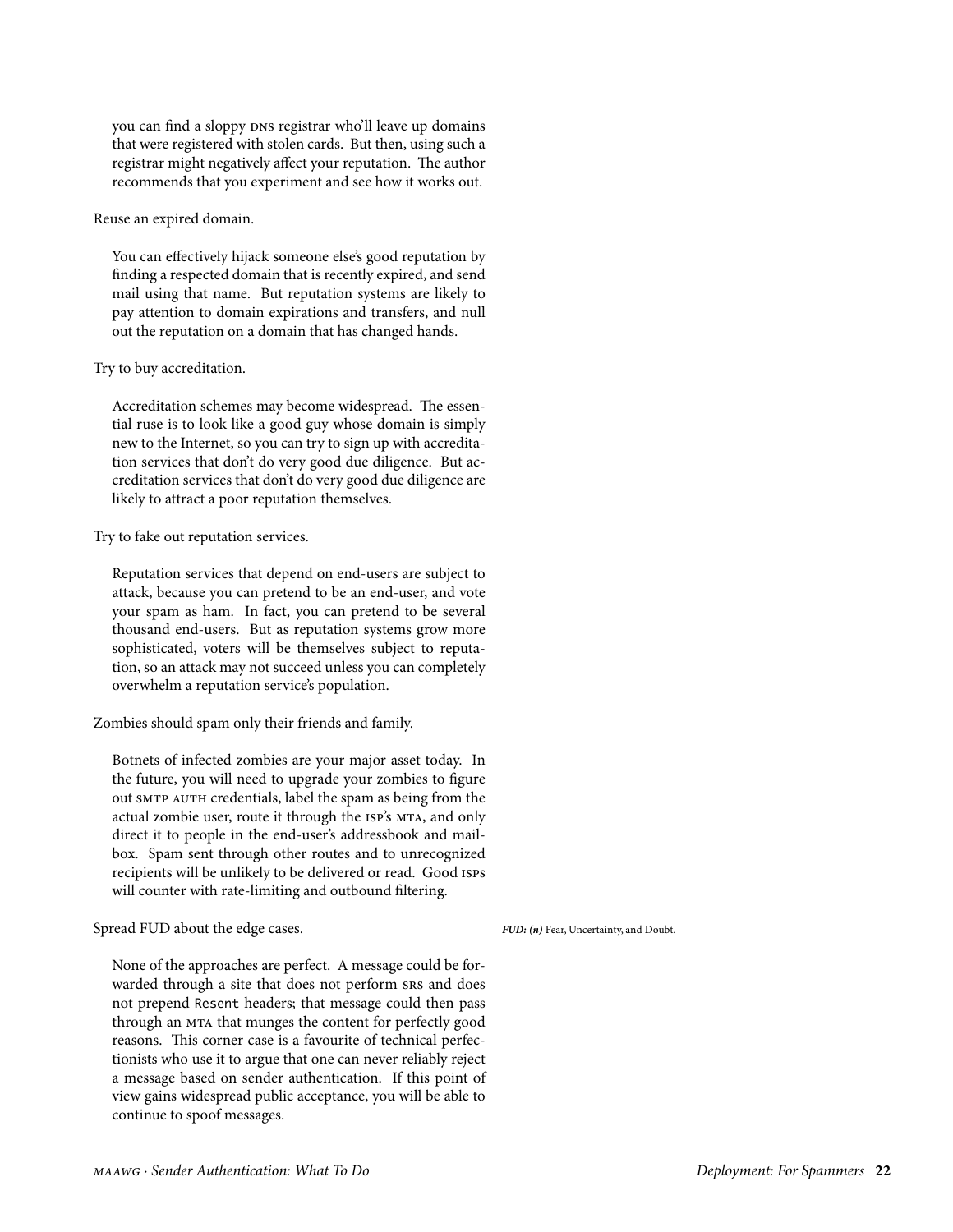<span id="page-22-0"></span>Deployment Roadmap

**Publishing SPF:** At the maawg First General meeting on November 2 2004, a majority of members voluntarily agreed to publish spf records by the end of December 2004. It is up to each member to decide which default to use. Most conservative members may wish to use ?all (neutral) at first; that's fine. More aggressive members may wish to use ~all (softfail). See the tradeoffs on p 15.

**Support for TXT:** Managed DNS providers should support TXT entries by the end of Q1 2005. Providers should link to a well-known third party wizard instead of offering their own.

**Crypto Signing:** Some members are planning to sign messages with DomainKeys on an experimental basis in 2005 as their mta software develops this capability.

**Checking SPF and DomainKeys:** A testing and evaluation program is underway. MAAWG members expect to start SPF testing incoming mail in Q1 2005 and to incorporate the result into spam scoring decisions in q2 2005. DomainKeys checking should occur close to that timeframe also.

**Forwarder SRS:** Forwarders should perform SRS on forwarded mail and prepend headers by the end of q2 2005.

**Honoring Authentication Failures:** If a sender domain uses a –all default, and if a receiver domain obtains a fail result, that receiver may reject the message during the SMTP transaction. It should not generate a bounce message. In q3 2005, senders should set –all defaults, and receivers should move to begin to honour –all by rejecting. Senders who are particularly concerned about noncompliant users or forwarding false positives can define a ~all default.

**Displaying confidence to end-users:** ISPs should start recording Authentication-Results by the end of q2 2005. MUAs sold after that date should display a confidence mark distinguishing good senders from bad.

**Requiring Authentication Passes:** Spammers are expected to start registering their own domains and churning through them. The weak way to answer this is to start keeping lists of domain names to block, but that is a reactive mode of operation akin to today's ip-based blacklists. The strong answer is to only accept mail that passes authentication and reputation/accreditation tests. ISPs should • start offering a default-reject type of mailbox in q4 2005 or sooner, • make that the default offering for new signups, and • give existing users the option to convert to default-reject.

- Q4 2004 Senders and ISPS publish SPF records.
- Q1 2005 MAAWG SPF testing continues. DNS hosters support TXT records.
- Q2 2005 Forwarders do srs and prepend Resent-From. muas display confidence to end-users with foldering to first-class and business-class. ISPS offer 587 SMTP AUTH for roaming users, tell new subscribers to configure that way by default. Cryptographic solutions mature.
- Q3 2005 spF results widely used in spam scoring. Senders start signing outbound mail and transition spf records to  $\sim$ all or  $-\alpha$ ll. Receivers check inbound signatures and honour FAILs by rejecting.
- Q4 2005 isps offer default-reject mailboxes. Spam ends. Bill Gates gets credit.

Note: the above deployment dates are the author's recommendations. They are still incomplete, subject to further development and discussion, and have not been ratified by any industry standards body. However, if you wait for industry standards bodies to ratify things, you may be waiting a really long time. That said, you should consider joining maawg, which is a forum for collaboration and standards deployment in the messaging space. ([http://www.maawg.org](http://www.maawg.org/))

To stay current on these issues, join the deployment mailing list by sending mail to subscribe-spfdeployment@v2.listbox.com.

Contact the author for details on the Karma Project, which aggregates and multiplexes reputation feeds for convenient lookup.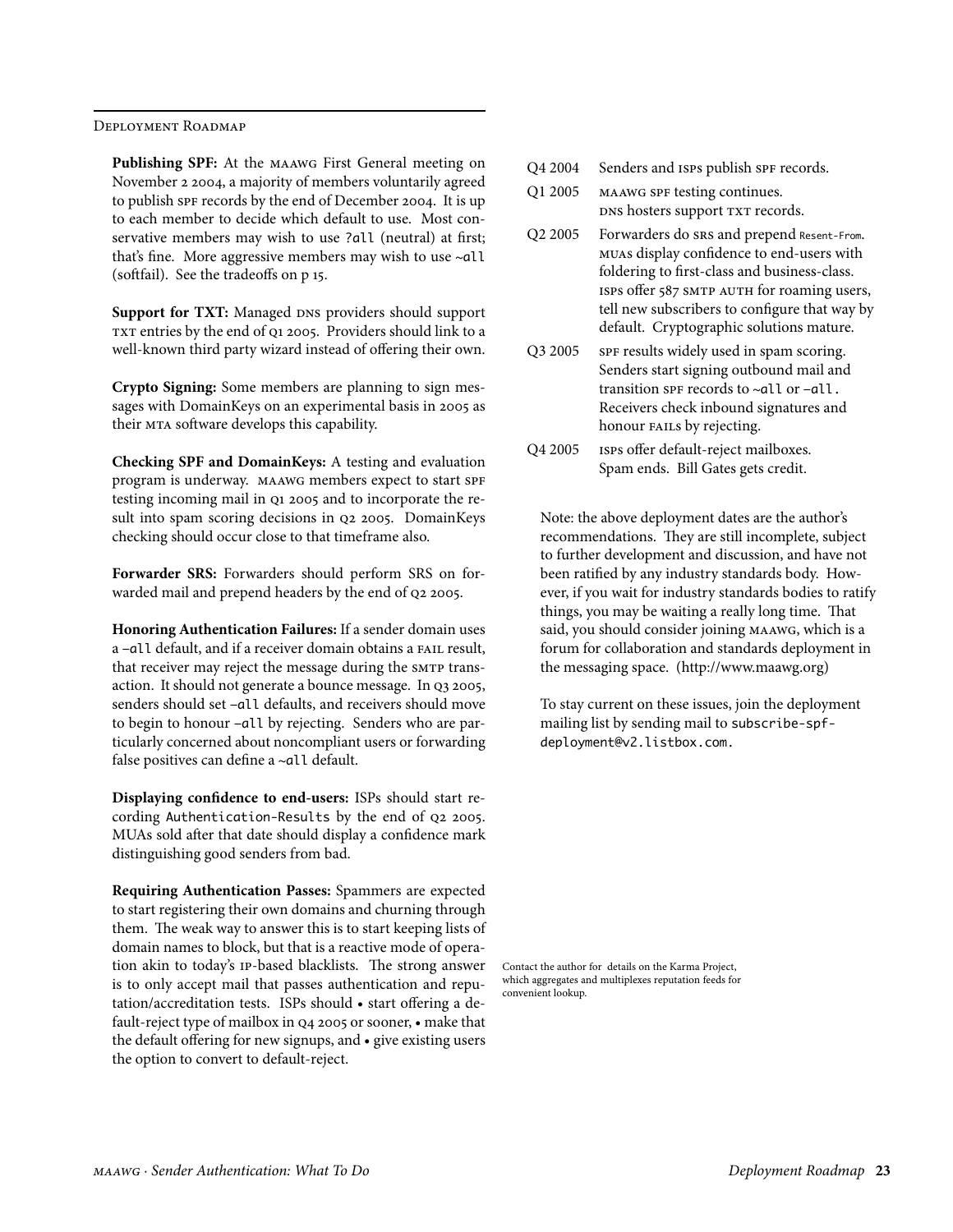<span id="page-23-0"></span>ISP Best Practices and Code of Conduct

See also the maawg Code of Conduct document and the ASTA Technical Recommendations document.

1. Noncompliance with RFC2821 and RFC2822 constitutes sufficient cause to reject a message.

2. When an outbound edge MTA sends a domain name in the HELO argument, that hostname must be a Fully Qualified Domain Name (FQDN) that resolves to the ip address of the MTA.

3.. Every outbound edge mta must have a reverse DNS (PTR) record that resolves to a hostname that in turn resolves back to the IP address of that MTA. To avoid looking like a consumer-grade machine, it should not contain more than one octet of its ip address in its hostname.

3.2 Conversely, dynamically assigned consumer-grade ips should obviously contain two or more octets of their ip addresses in their PTR hostname. See p 17.

4.. A dynamically assigned consumer-grade dialup or broadband node should not expect to be able to send mail directly to unrelated receiver mtas over port 25. ISPs should block outbound port 25 either at the network routers or inside the customer broadband modem. ISPs should offer a message submission server for end-users to use as an outbound mail relay.

4.2. As a corollary for home users: unsecured wireless routers can be configured to block port 25 too. Meng personally submits mail over 587, so blocking port 25 in his little Linksys gizmo (a) doesn't disrupt anything, and (b) makes him feel better about leaving it unsecured and open to the public.

5. If an smtp client appears to be a consumer-grade dialup or broadband node, and if that SMTP client does not demonstrate accountability, receivers may reject the connection.

Code of Conduct document currently being revised. [ASTA doc available at http://docs.yahoo.com/docs/pr/pdf/asta\\_soi.pdf](http://docs.yahoo.com/docs/pr/pdf/asta_soi.pdf)

IP addresses may be encoded in decimal or in hex. For example, 192-0-2-2.adsl.example.com or c0000202.adsl.example.com

Clients demonstrate accountability by publishing SPF records or signing with DomainKeys.